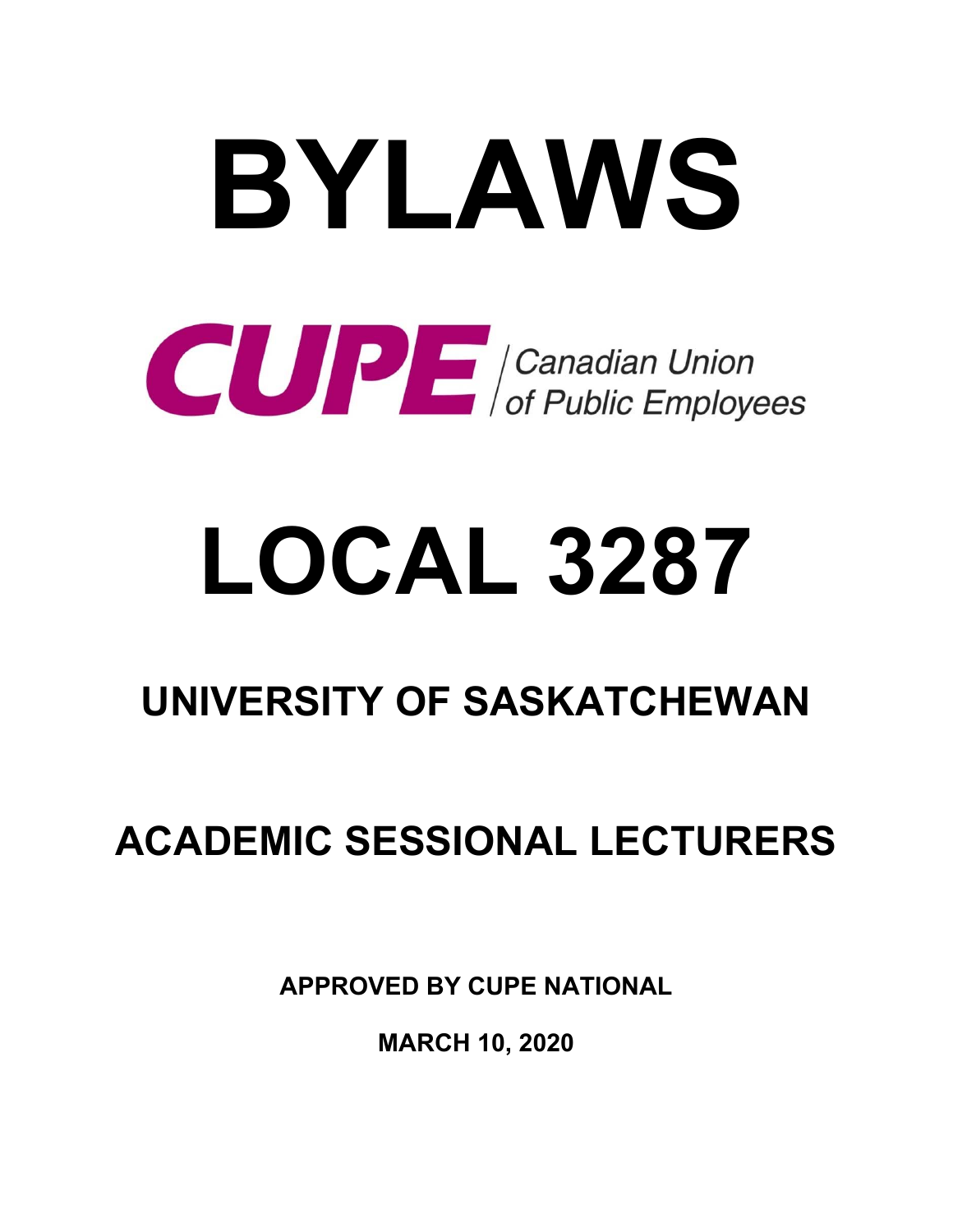#### **TABLE OF CONTENTS**

| a)            |                                                                   |  |
|---------------|-------------------------------------------------------------------|--|
| b)            |                                                                   |  |
| $\mathsf{c})$ |                                                                   |  |
| d)            |                                                                   |  |
| e)            |                                                                   |  |
| f             |                                                                   |  |
| g)            |                                                                   |  |
|               |                                                                   |  |
|               |                                                                   |  |
|               | SECTION 10 - NOMINATION, ELECTION AND INSTALLATION OF OFFICERS 11 |  |
| a)            |                                                                   |  |
| b)            |                                                                   |  |
| $\mathsf{c})$ |                                                                   |  |
| d)            |                                                                   |  |
|               |                                                                   |  |
|               |                                                                   |  |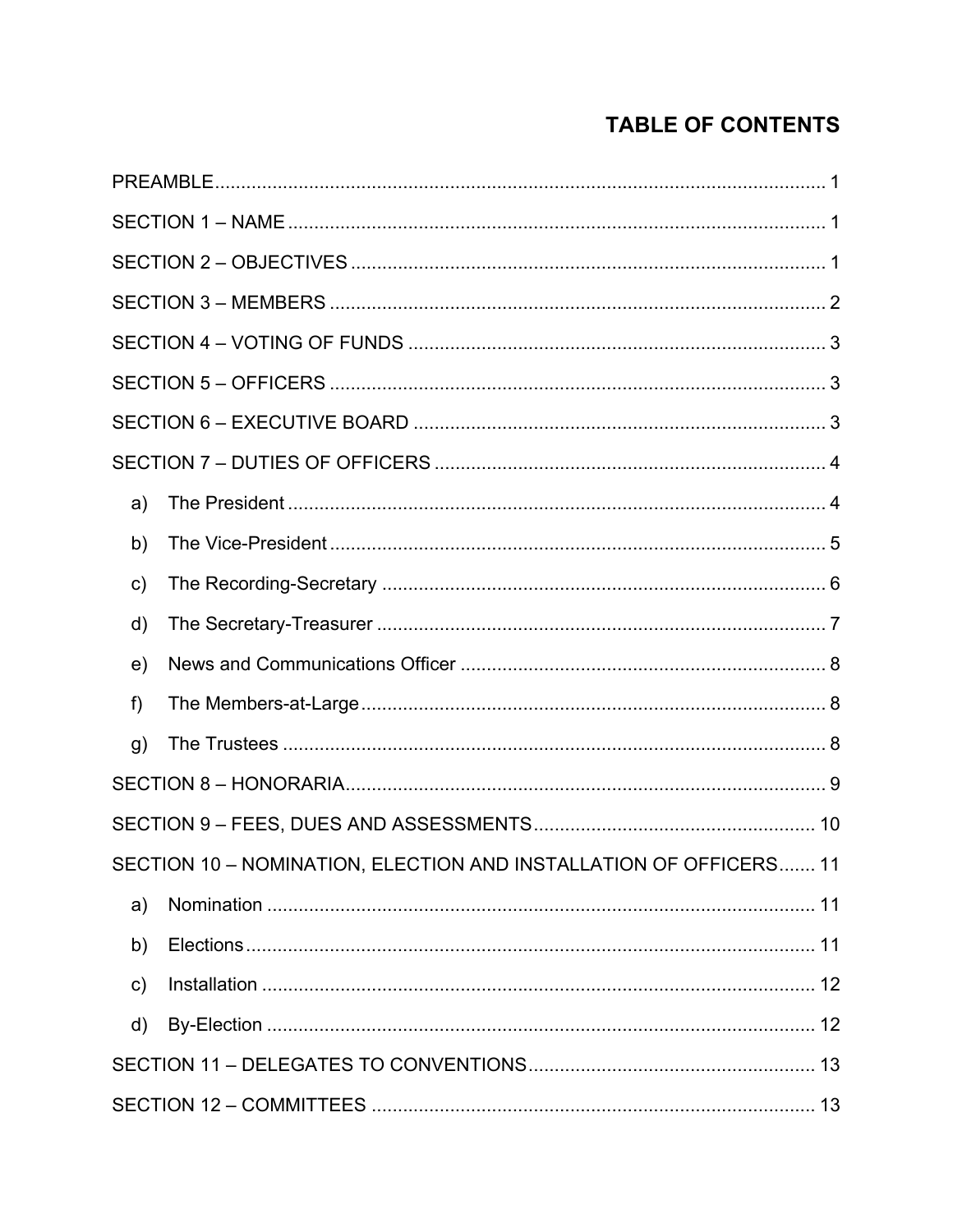| a)           |                                                                   |    |
|--------------|-------------------------------------------------------------------|----|
| b)           |                                                                   |    |
| $\mathsf{C}$ |                                                                   |    |
|              | 1 <sub>1</sub><br>2.<br>3 <sub>l</sub><br>4.                      |    |
| d)           |                                                                   |    |
|              |                                                                   |    |
|              |                                                                   |    |
|              |                                                                   |    |
|              |                                                                   |    |
|              |                                                                   |    |
|              | APPENDIX "A" TO THE BYLAWS OF CUPE LOCAL 3287 - CUPE NATIONAL     |    |
|              | APPENDIX "B" TO THE BYLAWS OF CUPE LOCAL 3287 - RULES OF ORDER 20 |    |
|              | APPENDIX "C" TO THE BYLAWS OF CUPE LOCAL 3287 - TREASURER'S JOB   | 23 |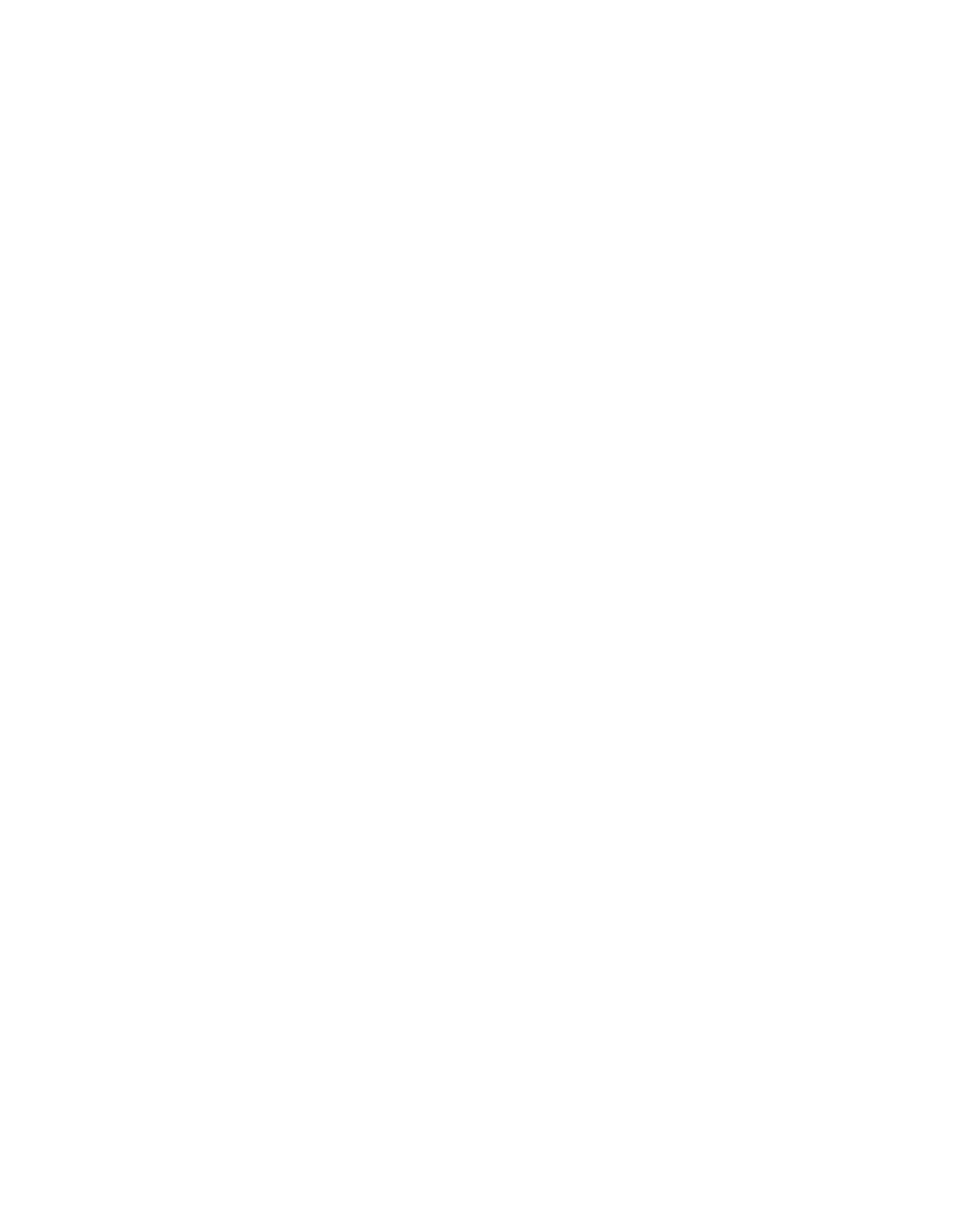#### **PREAMBLE**

Local 3287 of the Canadian Union of Public Employees (hereinafter referred to as CUPE) has been formed to improve the social and economic well-being of all of its members, to promote equality for all members and to oppose all types of harassment and discrimination; to promote the efficiency of public services and to express its belief in the value of the unity of organized labour.

The following Bylaws are adopted by CUPE Local 3287 in accordance with the CUPE National Constitution (Articles 13.3 and B.5.1), to safeguard the rights of all members, to provide for responsible governance of the Local, and to involve as many members as possible through the sharing of duties and responsibilities.

CUPE chartered organizations shall respect and apply the CUPE National Equality Statement to all of the chartered organizations' activities. The CUPE National Equality Statement can be found in Appendix "A" to these Bylaws.

Any question of interpretation of these Bylaws shall be taken to the National President or their designate.

#### **SECTION 1 – NAME**

The name of this Local shall be: Canadian Union of Public Employees (CUPE), Local 3287 (University of Saskatchewan, Sessional Lecturers).

#### **SECTION 2 – OBJECTIVES**

The objectives of the Local are to:

- a) work for the improvement of the wages, working conditions, job security and other conditions affecting all employees and generally advance the economic and social welfare of its members and of all workers; establish strong working relationships with the public we serve and the communities in which we work and live;
- b) support CUPE in reaching the goals set out in Article II of the CUPE National Constitution;
- c) provide an opportunity for its members to influence and shape their future through free democratic trade unionism;
- d) encourage the settlement by negotiation and mediation of all disputes between the members and their employers.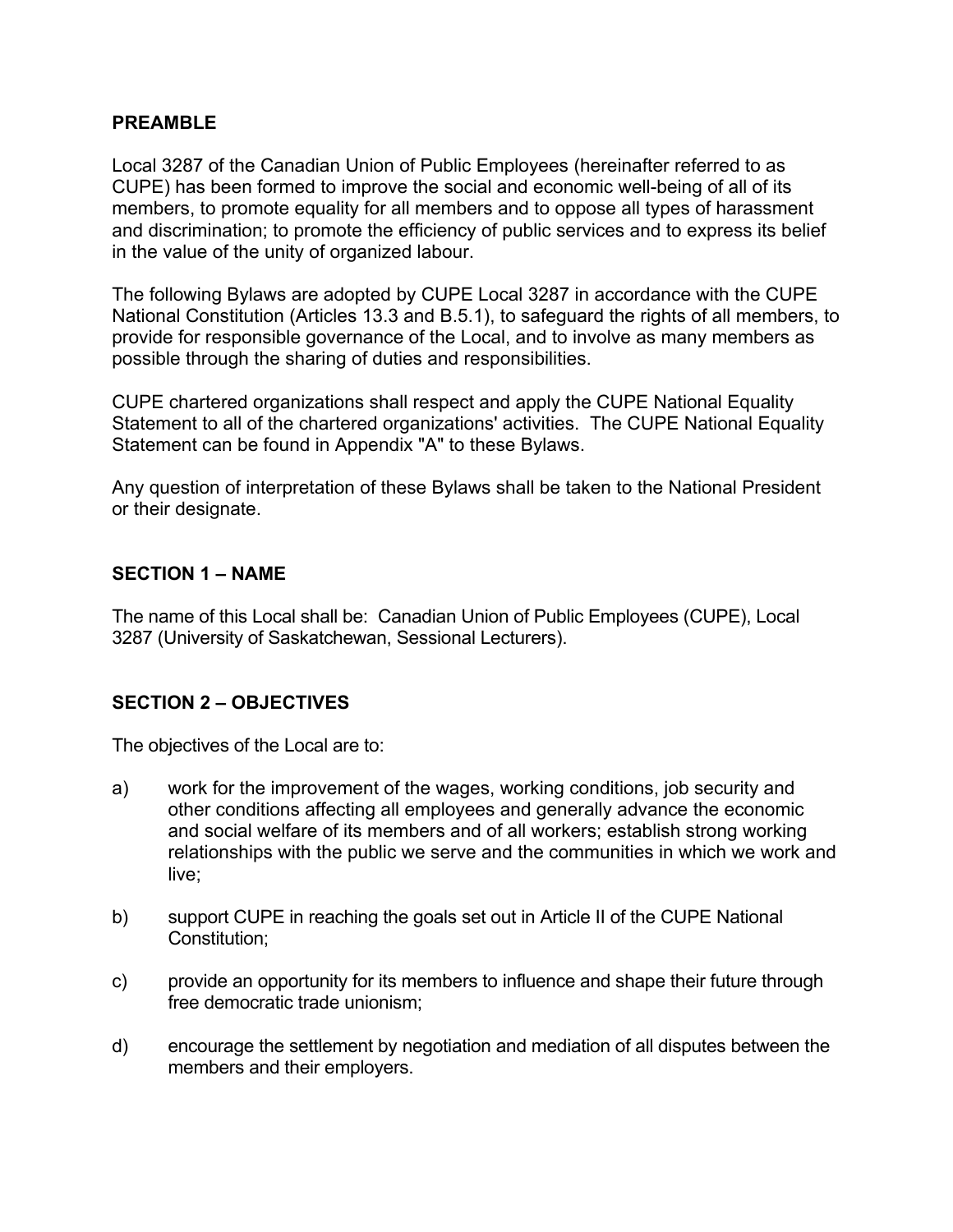#### **SECTION 3 – MEMBERS**

- a) Membership in CUPE Local 3287 continues for a full 24 months after the termination of the member's last employment contract. Non-working members have voting privileges except in the case of a strike vote. In the case of a strike vote, members eligible to vote are those who are teaching in the bargaining unit, or in the case of a strike vote during the fall term, those who are teaching and those who have been hired to teach in the coming winter term prior to the strike vote.
- b) Regular membership meetings shall be held a minimum of three times per year, two times during the Regular (Fall/Winter) Session and once during the summer (Spring/Summer Session). The Annual General Meeting will be held in the Fall term. Notice of each regular membership meeting and the Annual General Meeting outlining the date, time and location shall be given to members at least seven (7) days in advance of the meeting.
- c) Special membership meetings may be ordered by the Executive Board or requested in writing by no fewer than fifteen (15) members. The President shall immediately call a special meeting when so ordered or requested and shall see that all members receive at least twenty-four (24) hours' notice of the special meeting and the subject(s) to be discussed. No business shall be transacted at the special meeting other than that for which the meeting is called and notice given.
- d) A quorum for the transaction of business at any regular or special meeting shall be ten (10) members, including at least three (3) members of the Executive Board.
- e) Members of CUPE Local 3287 have the right to attend all membership meetings with voice and vote. All members in good standing have the right to run for any office in the Union. Members in good standing also have the right to vote in any Union referenda.
- f) If no quorum is achieved, in the interest of those members who attend a membership meeting, the chair of such meeting shall declare it to be a membership information meeting, at which time all matters on the agenda shall be open for discussion and questions from those in attendance but no actions may be taken.
- g) The order of business at regular membership meetings is as follows:
	- 1. Roll Call of Officers
	- 2. Reading of the Equality Statement
	- 3. Voting on New Members and Initiation
	- 4. Reading of Minutes
	- 5. Matters Arising
	- 6. Treasurer's Report
	- 7. Correspondence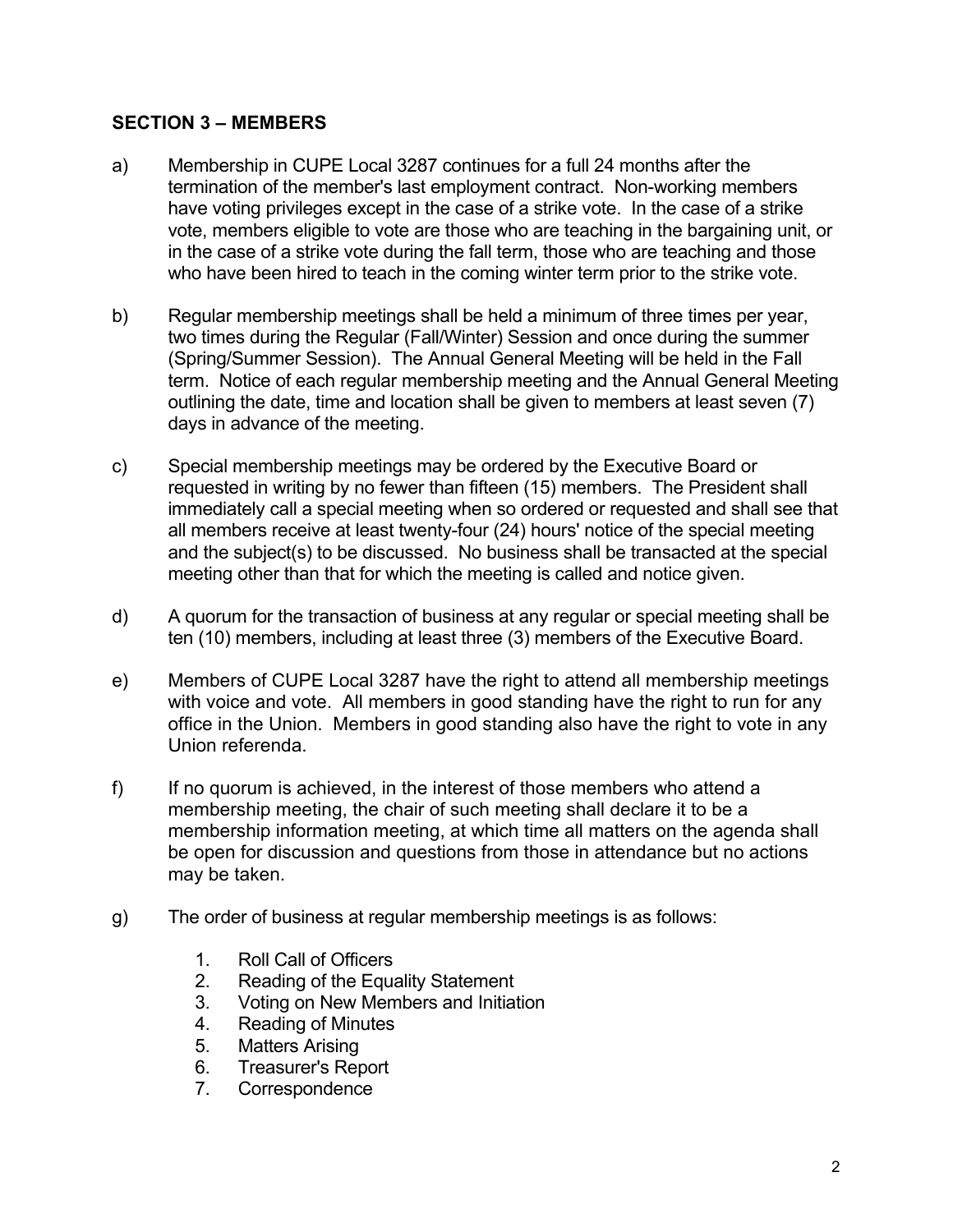- 8. Executive Board Report
- 9. Reports of Committees and Delegates
- 10. Nominations, Elections, or Installations
- 11. Unfinished Business
- 12. New Business
- 13. Good of the Union
- 14. Adjournment
- h) Members who have children of an age to require supervision are entitled to claim child care expenses to a maximum of six (6) hours per month at the current minimum wage, in order to conduct Union business. (Article B.VI)

#### **SECTION 4 – VOTING OF FUNDS**

Except for operating expenses and bills, expenses budgeted for and approved by the membership at the Annual General Meeting or provided for by these Bylaws, no sum over five-hundred dollars (\$500.00) shall be voted for the purpose of a donation to a specific member or any cause outside CUPE, except by a notice of motion given in writing and dealt with at the following membership meeting.

Because CUPE Local 3287 recognizes the importance of solidarity with those struggling to improve their working conditions as well as those seeking to promote social justice, this Union endorses in principle the donating of sums of money from time to time to labourrelated causes and matters of social justice. The same state of the state (Article B.4.4)

#### **SECTION 5 – OFFICERS**

The Officers of the Local shall be the President, Vice-President, Secretary-Treasurer, Recording-Secretary, News & Communications Officer and up to five (5) Members-atlarge, and three (3) Trustees. All Officers shall be elected by the membership. Should an office fall vacant for any reason, the resulting by-election should be conducted as closely as possible in conformity with this section. In the interim, preceding this byelection, the Executive Board has the authority to delegate Officers' responsibilities except in cases described in Section 7. (Articles B.2.1 & B.2.2)

#### **SECTION 6 – EXECUTIVE BOARD**

- a) The Executive Board shall comprise all Officers, except the Trustees. (Article B.2.2)
- b) The Board shall meet at least eight (8) times a year. (Article B.3.14)
- c) A majority of the Board constitutes a quorum.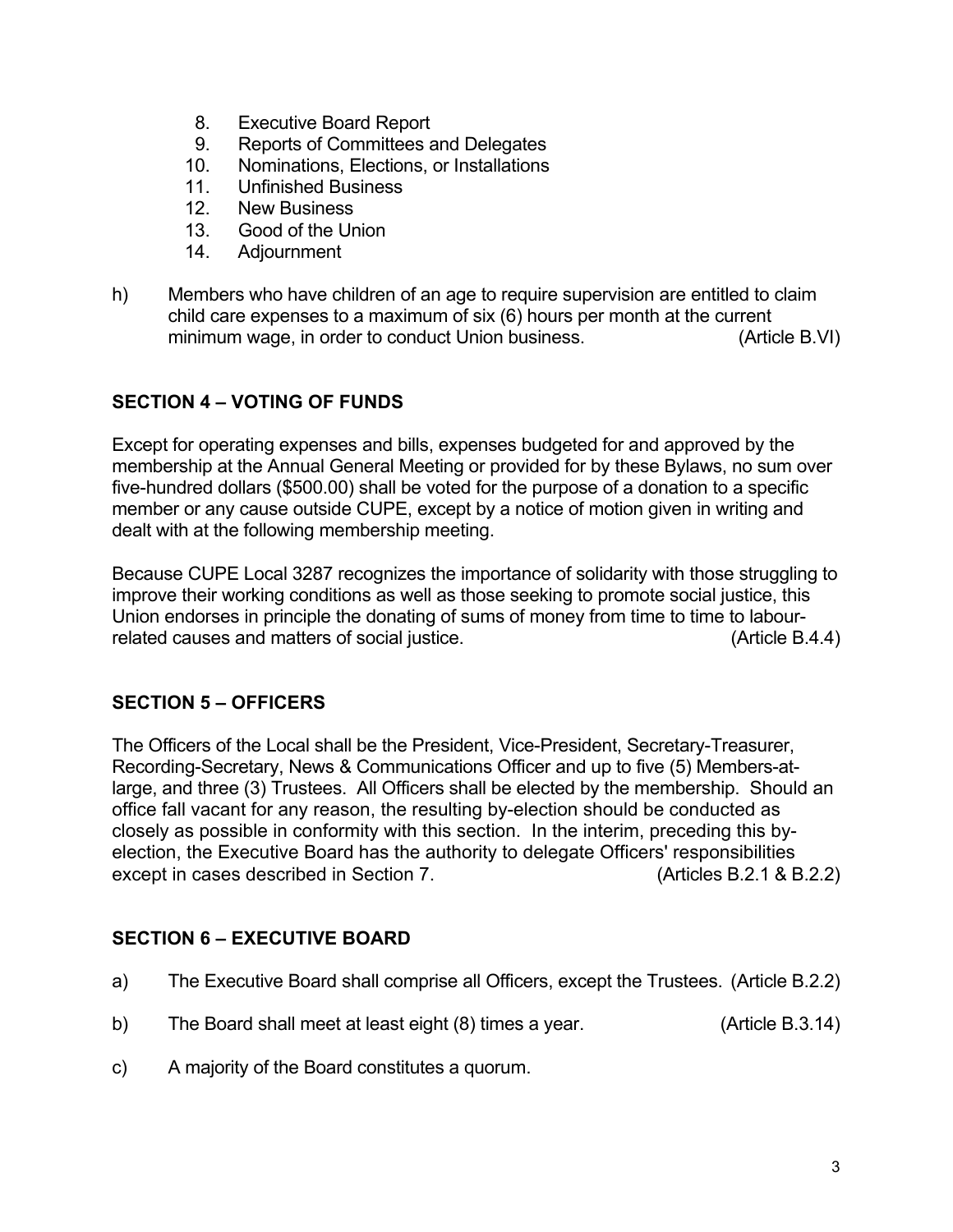- d) The Executive Officers shall hold title to any real estate of the Local as trustees for the Local. They shall have no right to sell, convey, or encumber any real estate without first giving notice and then submitting the proposition to a membership meeting and having it approved.
- e) The Board shall do the work delegated to it by the Local and shall be held responsible for the proper and effective functioning of all committees.
- f) All charges against members or Officers must be made in writing and dealt with in accordance with the provisions of the CUPE Constitution. (Articles B.11.1 to B.11.5)
- g) Should any Board member fail to answer the roll-call for three (3) consecutive regular membership meetings or three (3) consecutive regular Board meetings without having submitted good reasons for those failures, the office of that member office shall be declared vacant and shall be filled by an election at the following membership meeting. (Article B.2.5)

#### **SECTION 7 – DUTIES OF OFFICERS**

All Officers are jointly responsible for the collective operation of the Local Executive and shall perform any additional duties deemed necessary by the Executive Board.

Each Officer of Local 3287 is encouraged to participate in CUPE educational courses to enhance their leadership skills and expand their knowledge and expertise.

All Officers must give all properties, assets, funds and all records of the Local to their successors or the Executive Board at the end of their term of office.

All signing Officers of Local 3287 shall be bonded through the master bond held by CUPE National. Any Officer who cannot qualify for the bond shall be disqualified from having signing authority.

The President, Vice-President and Secretary-Treasurer will all have authority to sign cheques and each cheque must be signed by two (2) signing Officers (as per July 18, 2017 correspondence from CUPE National), one (1) of which must be the Secretary-Treasurer.

#### a) **The President**

- **-** shall enforce the CUPE National Constitution, these Bylaws and the Equality Statement;
- **-** shall preside at all membership and Executive Board meetings and preserve order;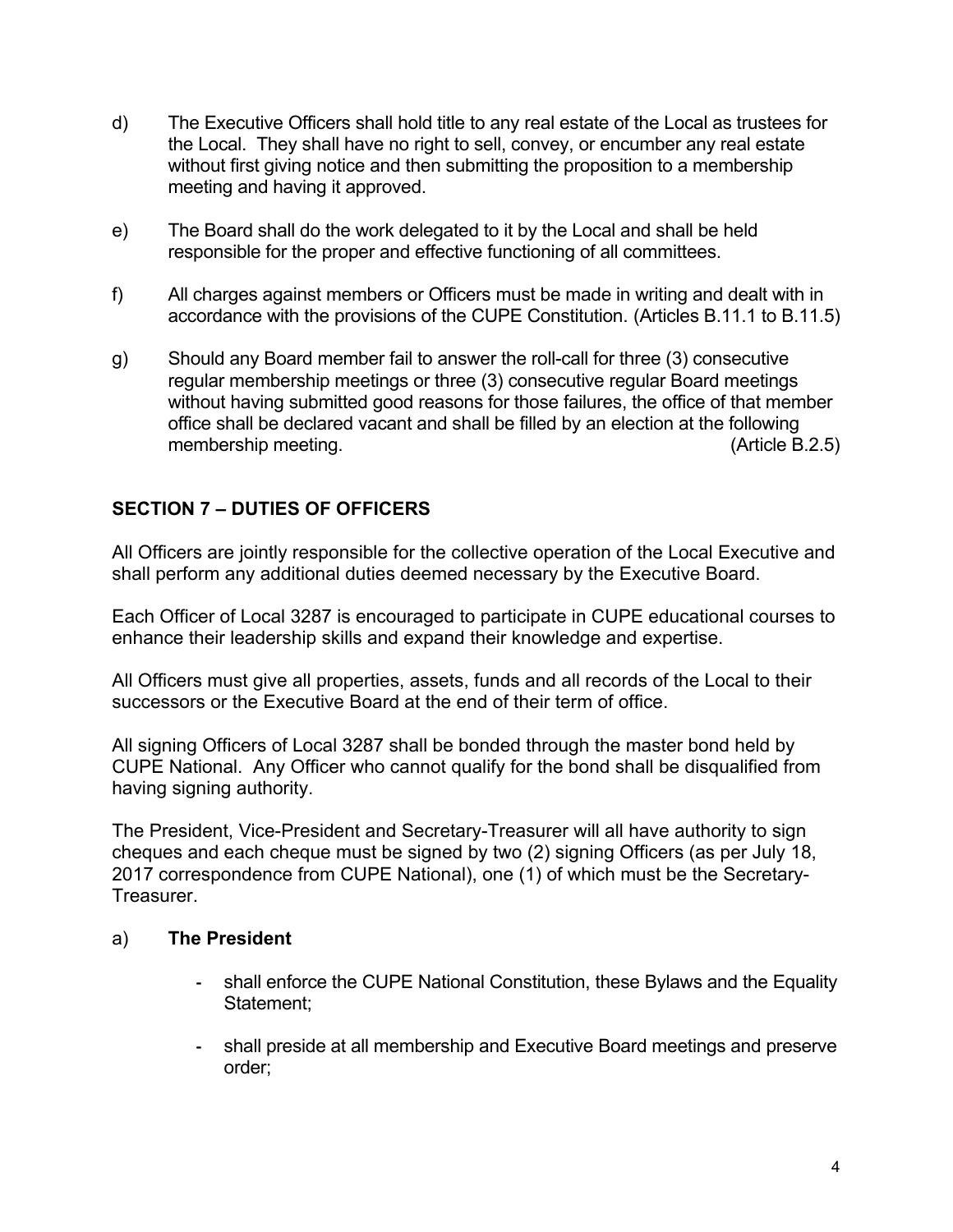- **-** shall decide all points of order and procedure (subject always to appeal to the membership);
- **-** shall have a vote on all matters (except appeals against the President's rulings);
- **-** shall ensure that all Officers perform their assigned duties and that the Local functions as efficiently as possible;
- **-** shall, with the assistance of the Vice-President and Executive Board, represent the Local within the university community as well as in the larger community;
- **-** shall fill committee vacancies where elections are not provided for;
- **-** shall sign all cheques and ensure that the Local's funds are used only as authorized or directed by the Constitution, Bylaws, or vote of the membership;
- **-** shall have preference as a delegate to the CUPE National Convention;
- **-** shall be a member of the Negotiating Committee;
- **-** shall, with the assistance of the Executive Board, develop long-term and short-term goals and priorities for the Local and strategies to achieve them, always subject to appeal to the membership;
- **-** shall, with the assistance of the Vice-President and Executive Board, handle formal grievances and informal grievances, and seek, whenever reasonable, to resolve members' employment-related difficulties;
- **-** shall report regularly to the Executive Board and the membership on her/his actions.

(Article B.3.1)

#### b) **The Vice-President**

- **-** shall, if the President is absent or incapacitated, perform all duties of the President;
- **-** shall, if the office of President falls vacant, be Acting President until a new President is elected;
- **-** shall, at the direction of the President and with the assistance of the Executive Board, hands formal grievances and informal grievances, and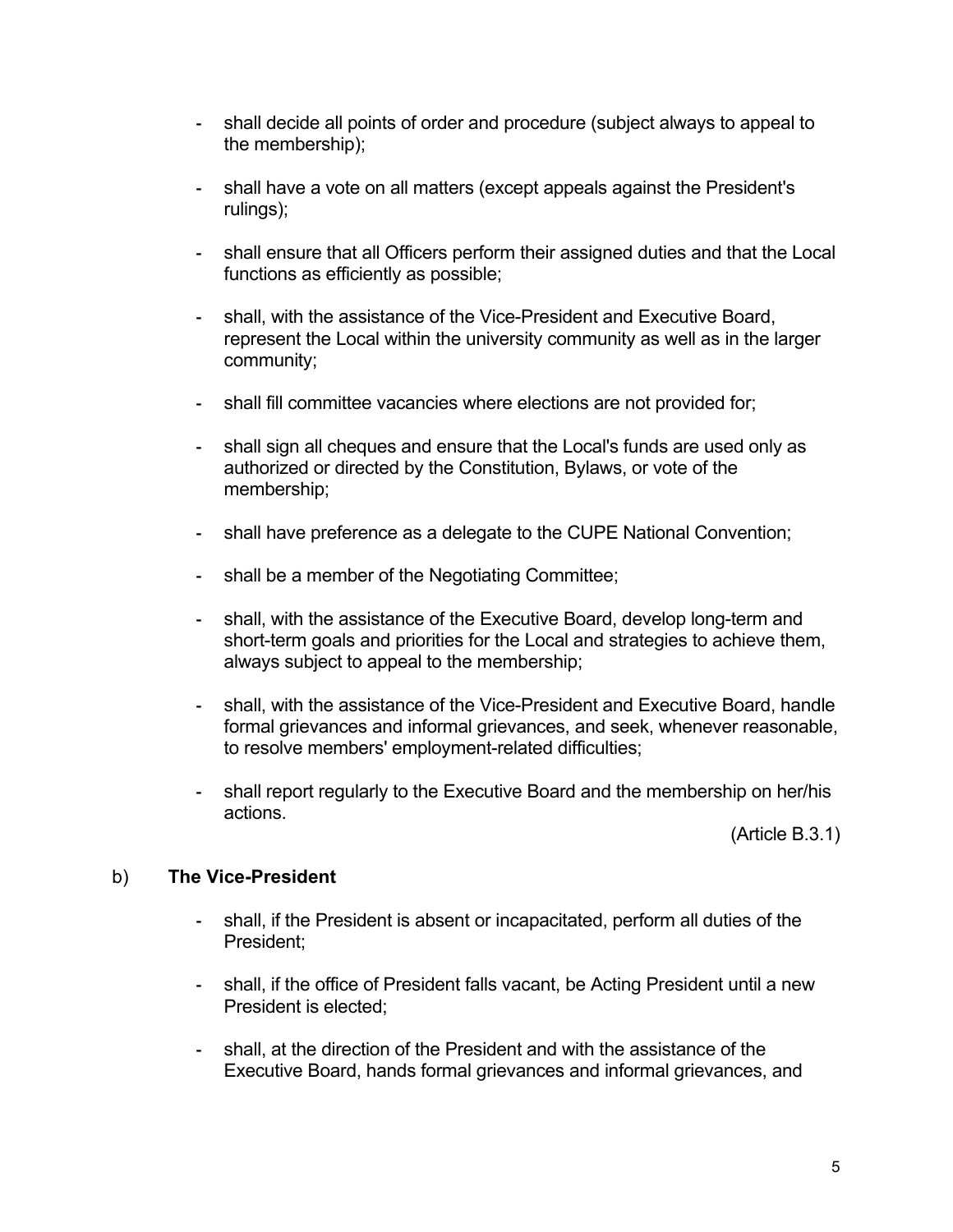seek, whenever reasonable, to resolve members' employment-related difficulties:

- **-** shall assist in filling committee vacancies where elections are not provided for;
- **-** shall have preference, after the President, as a delegate to the CUPE National Convention;
- **-** shall be a member of the Negotiating Committee;
- **-** shall be a member, ex-officio, of all Standing Committees;
- **-** shall assist the President in representing the Local in the university community as well as in the larger community.

(Article B.3.2)

#### c) **The Recording-Secretary**

- **-** shall keep full, accurate and impartial account of the proceedings of all regular or special membership and Board meetings; these records must also include a copy of the full financial report (Executive Board meetings) and the written financial report (Membership meetings) presented by the Secretary-Treasurer; the record will also include Trustee reports;
- **-** shall record all alterations in the Bylaws and make certain that these are sent to the National President for approval;
- **-** shall preside over membership and Board meetings in the absence of both the President and the Vice-President;
- **-** shall ensure that correspondence to the Local is brought to the attention of appropriate Executive Board members and keep a record of all correspondence received and sent out;
- **-** shall oversee the preparation and distribution of the previous meeting's minutes and lists of new members for membership meetings;
- **-** shall have all records ready on reasonable notice for auditors and Trustees;
- **-** shall be empowered, with the approval of the membership, and the assistance of the Executive Board, to employ and supervise necessary clerical and technical assistance to be paid for out of the Local's funds;
- **-** shall, before resigning, provide up-dated reports to the Executive Board. (Article B.3.3)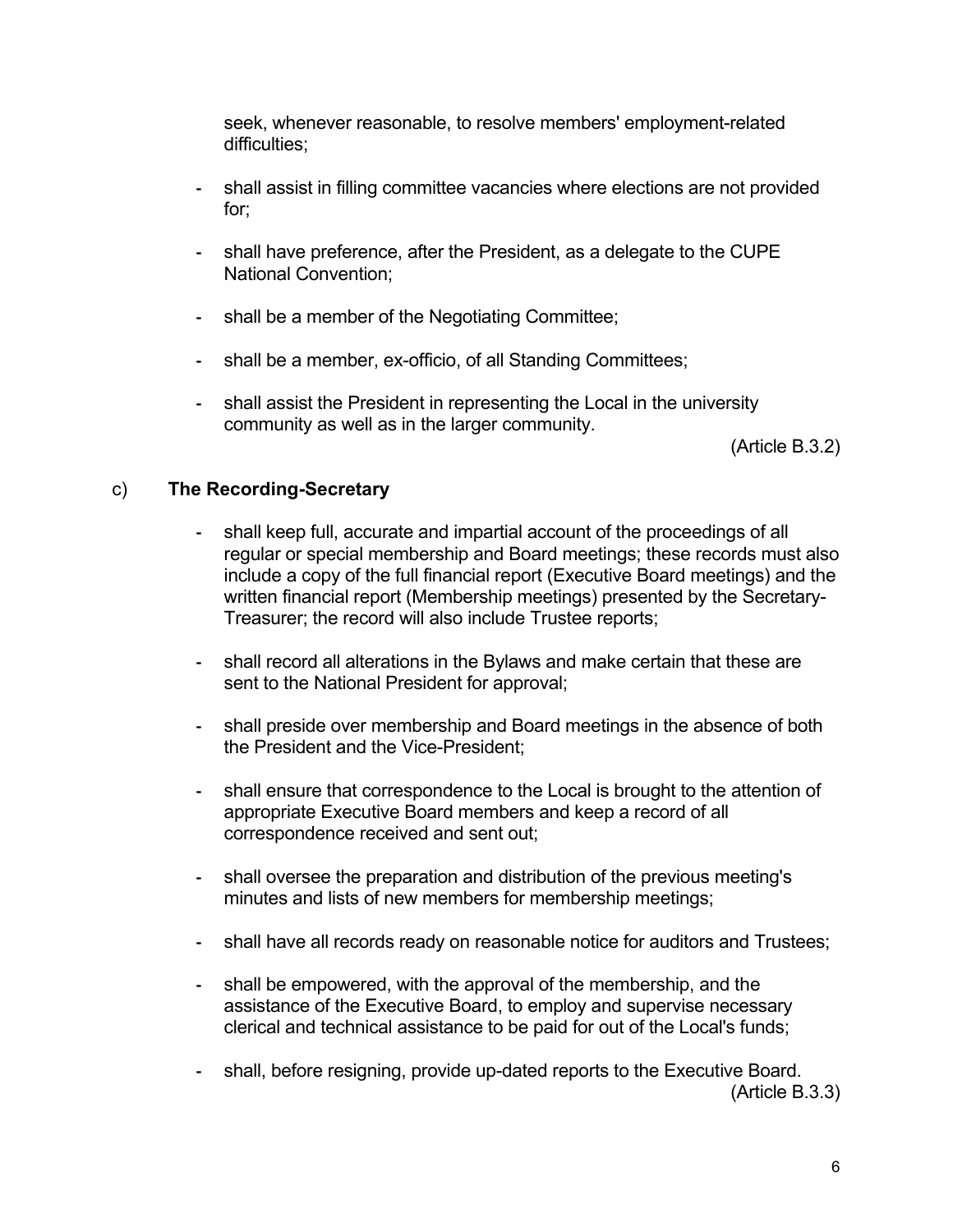#### d) **The Secretary-Treasurer**

- **-** shall receive all revenue and deposit promptly all money with a bank or credit union;
- **-** shall sign all cheques and ensure that the Local's funds are used only as authorized or directed by the CUPE National Constitution, and these Bylaws or vote of the membership. In consultation with the Executive Board, designate a signing officer during prolonged absences;
- shall be responsible for maintaining, organizing, safeguarding and keeping on file all supporting documents, authorizations, invoices, and/or expense claims for every disbursement made, receipts for all money sent to CUPE National, as well as records and supporting documents for all income received by the Local;
- **-** shall ensure that the employer reports dues deductions and that a record of all member payments is kept;
- **-** shall prepare all CUPE National per capita tax forms and remit payment no later than the last day of each month;
- **-** shall record all financial transactions in a manner acceptable to the Board and in accordance with good accounting practices;
- **-** shall make and distribute a written financial report at each regular meeting detailing all income and expenditures for the period and keep the Executive Board informed of the Local's financial status;
- **-** shall chair any ad hoc financial committee;
- **-** shall make all books available for inspection by the auditors and/or Trustees on reasonable notice, and ensure the books are audited at least once each calendar year, and within a reasonable amount of time, respond, in writing, to any recommendations and concerns raised by the Trustees;
- **-** shall be empowered, with the approval of the membership, and the assistance of the Executive Board, to employ and supervise any necessary clerical and technical assistance to be paid for out of the Local's funds;
- **-** shall, before resigning, provide an up-dated financial report to the Executive Board;
- **-** shall, in consultation with the Executive Board, prepare an annual budget for approval at the Annual General Meeting.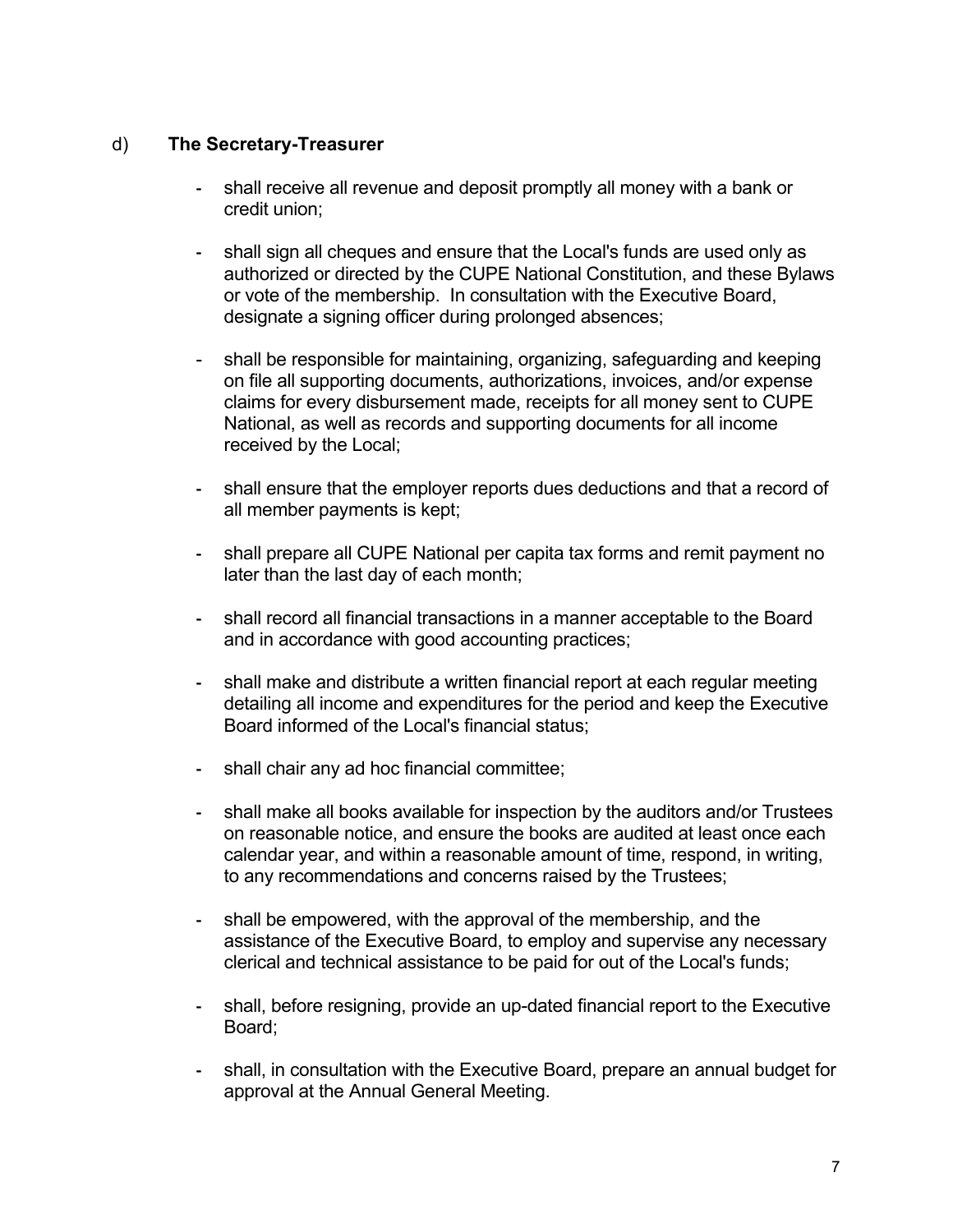Appendix "C" provides a detailed list of specific duties for information purposes only.

(Articles B.3.4. to B.3.9)

#### e) **News and Communications Officer**

- **-** shall plan and set deadlines for each newsletter, which must announce membership meetings and agendas, report on the Local's affairs and inform the membership of their rights and responsibilities under the Collective Agreement;
- **-** shall determine, in consultation with the Executive Board, the content of specific newsletters and gather information on current Local and Union affairs for inclusion in them;
- **-** shall assemble and write or edit newsletter materials for each issue;
- **-** shall be responsible for the production of the newsletter and its distribution to the membership;
- **-** shall chair the Communication Committee and oversee their duties.

#### f) **The Members-at-Large**

- **-** shall assist the Executive Board with special projects;
- **-** shall assist Grievance Officers as required;
- **-** shall replace other Executive members at meetings when required;
- **-** shall be prepared to inform the membership of their rights and responsibilities under the Collective Agreement;
- **-** shall sit on at least one (1) committee.

#### g) **The Trustees**

- **-** shall act as an auditing committee on behalf of the members and audit the books and accounts of the Secretary-Treasurer, the Recording-Secretary and the Standing Committees at least once every calendar year;
- **-** shall submit a written report of their findings to the first membership meeting following the completion of each audit;
- **-** shall be responsible to ensure that monies are not paid out without proper constitutional or membership authorization;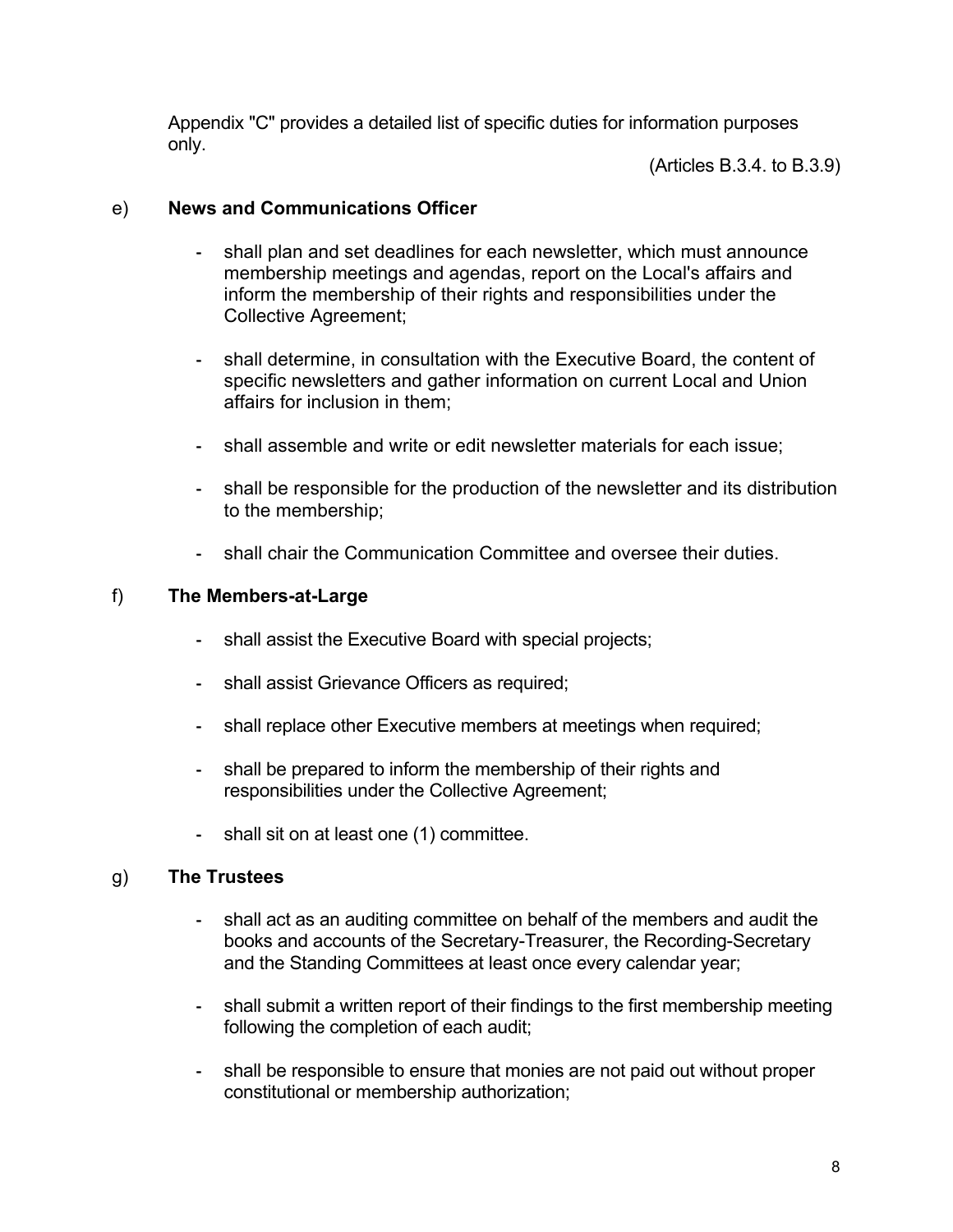- **-** shall ensure that proper financial reports are made to the membership;
- **-** shall audit the record of attendance;
- **-** shall inspect at the times provided for in the CUPE Constitution any stocks, bonds, securities, office furniture and equipment, and titles or deeds to property that may at any time be owned by the Local, and report their findings to the membership;
- **-** shall use audit forms supplied by the National Office and send a copy of each audit to the National Secretary-Treasurer in accordance with the provisions of the CUPE Constitution;
- **-** shall review the Executive honoraria and out-of-pocket expenses annually and report to the Annual General Meeting;
- **-** shall submit in writing to the President and Secretary-Treasurer any recommendations and/or concerns they feel should be reviewed in order to ensure that the Local's funds, records, and accounts are being maintained by the Secretary-Treasurer in an organized, correct, and proper manner. (Articles B.3.10 to B.3.12)
- **-** shall send to the National Secretary-Treasurer, with a copy to the assigned Servicing Representative, the following documents:
	- i. Completed Trustee Audit Program
	- ii. Completed Trustees' Report
	- iii. Secretary-Treasurer Report to the Trustees
	- iv. Recommendations made to the President and Secretary-Treasurer of the Local Union
	- v. Secretary-Treasurer's response to recommendations
	- vi. Concerns that have not been addressed by the Local Union Executive Board

#### **SECTION 8 – HONORARIA**

Recognizing that all Union business is conducted on the employee's own time, members of the Executive Board will be compensated according to the following scale at Level III of the Local 3287 Collective Agreement:

President – Annual honorarium equivalent to the stipend for a six-credit unit course, apportioned and paid on a monthly basis

Vice-President – Annual honorarium equivalent to the stipend for a three-credit unit course, apportioned and paid on a monthly basis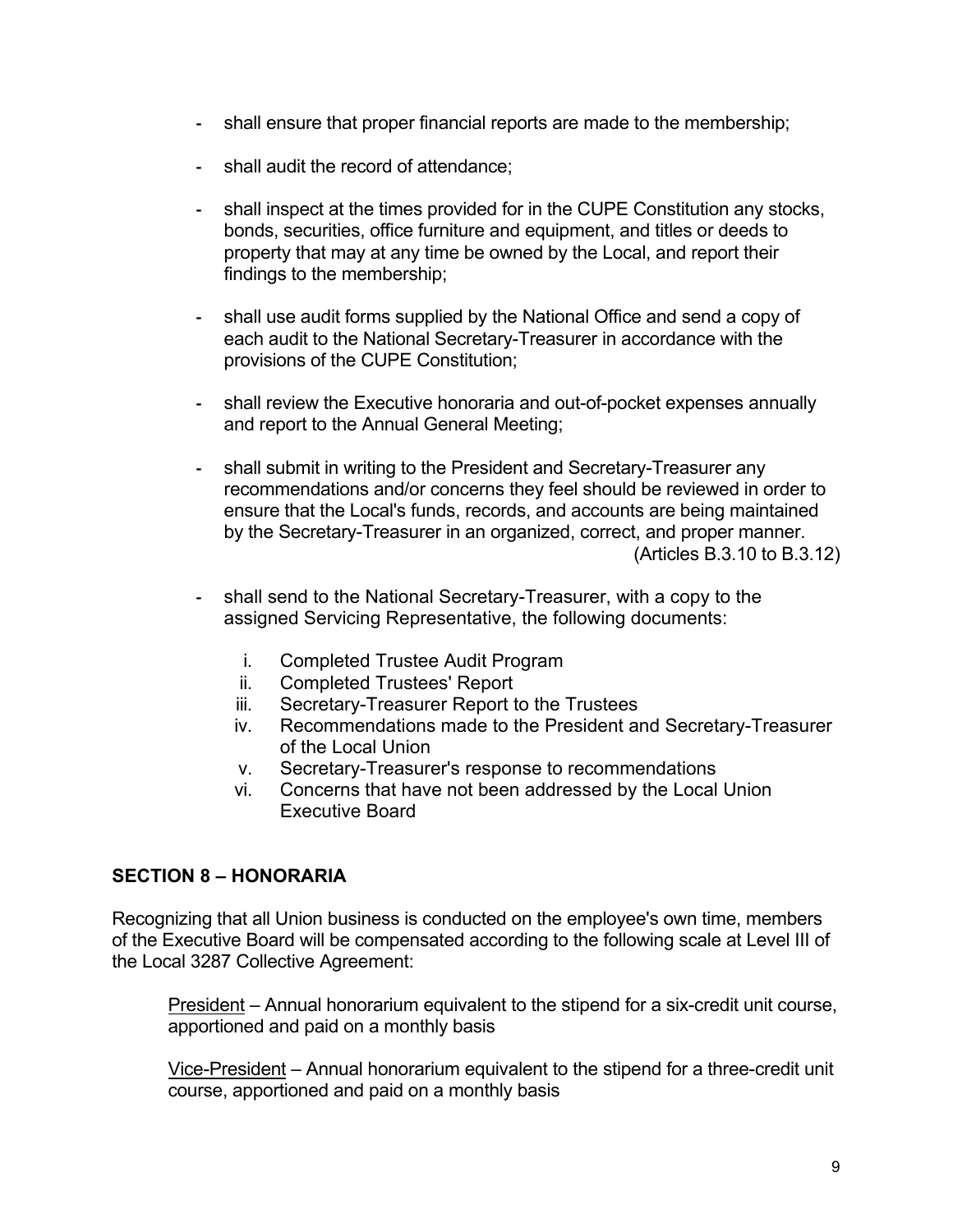Secretary-Treasurer – Annual honorarium equivalent to the stipend for a threecredit course, apportioned and paid on a monthly basis

Recording Secretary – Annual honorarium equivalent to the stipend for a threecredit course, apportioned and paid on a monthly basis

Information and Communications Officer – \$200.00 month

Parking Coordinator – Honoraria of \$50.00 per month plus a parking spot paid by the Union

Members-at-Large – Honoraria \$75.00 per month

Trustees – Honoraria of \$200.00 per annual report completed

Members of the Negotiating Team – \$50.00 per meeting or session attended

#### **SECTION 9 – FEES, DUES AND ASSESSMENTS**

#### a) **Initiation Fee**

Each application for membership in the Local shall be directed to the Secretary-Treasurer and shall be accompanied by an initiation fee of one dollar (\$1.00) which shall be in addition to monthly dues. The Secretary-Treasurer shall issue a receipt. If the application is rejected, the fee shall be returned.

#### b) **Readmittance Fee**

If a person has not retained sessional lectureship and Union membership in more than two (2) years, that person will pay another initiation fee of one dollar (\$1.00).

#### c) **Monthly Dues**

The monthly dues shall be two percent (2%) of gross income on a monthly basis. (Article B.4.3)

Changes in the levels of the monthly dues can be effected only by following the procedure for amendment of these Bylaws (see Section 14), with the additional provision that the vote must be by secret ballot.

(Article B.4.3)

Notwithstanding the above provisions, if the CUPE Convention raises minimum fees and/or dues above the level herein established, these Bylaws will be deemed to have been automatically amended to conform to the new CUPE minima.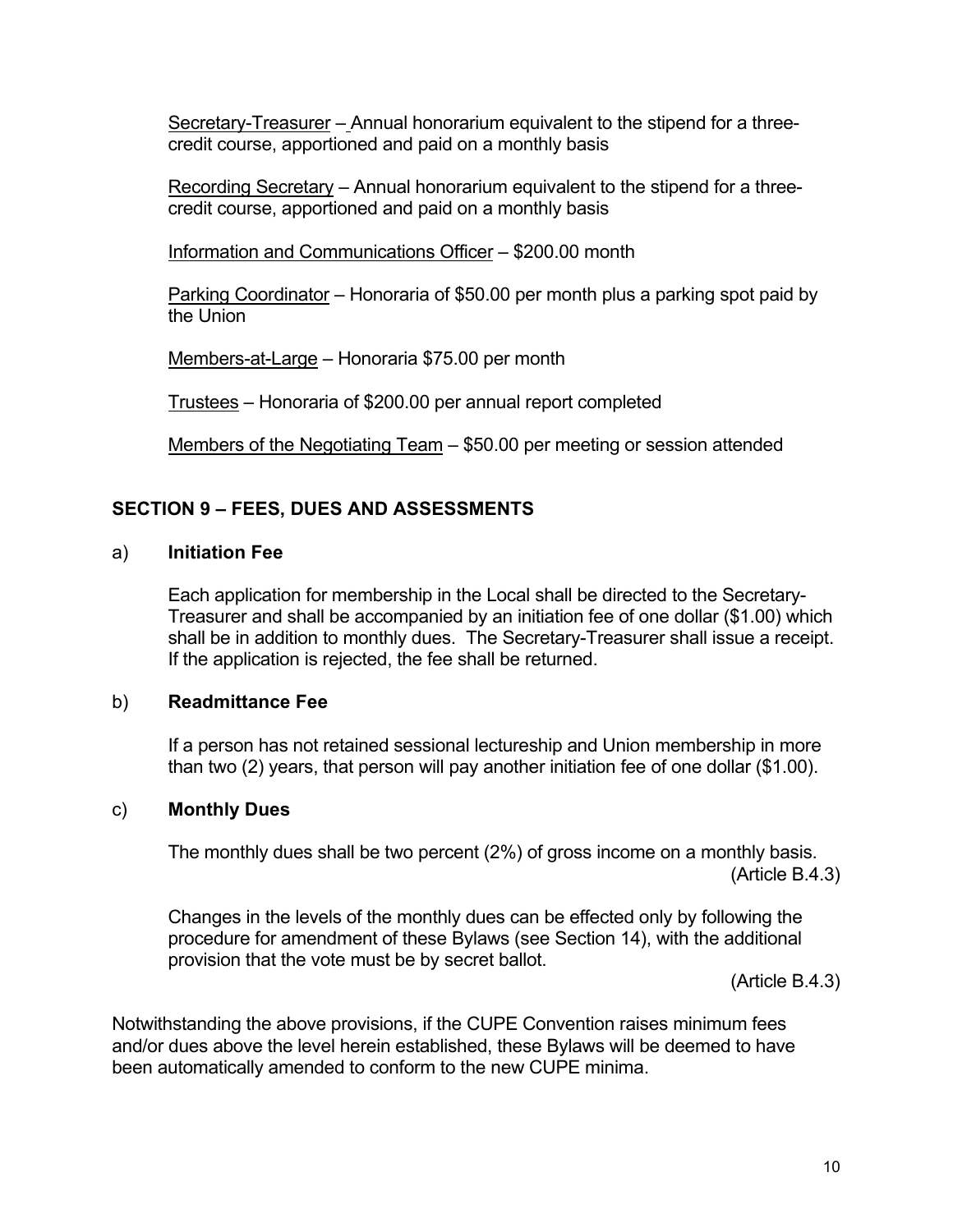Special assessments may be levied in accordance with Article B.4.2 of the CUPE Constitution.

#### d) **Non-Payment of Dues and Assessments**

Any member in arrears for a period of three (3) months or more shall be automatically suspended and this suspension shall be reported to the Executive Board by the Secretary-Treasurer. The Executive Board shall report to the next membership meeting with a recommendation. Any member under suspension wishing to be reinstated shall, upon application, pay the readmittance fee plus any dues and assessments in arrears. This money will be returned if the application is rejected. If a member has been unemployed or unable to work because of sickness, that member shall pay the readmittance fee but may not be required to pay the arrears.

#### **SECTION 10 – NOMINATION, ELECTION AND INSTALLATION OF OFFICERS**

#### a) **Nomination**

There will be a call for nominations published in the newsletter prior to the meeting at which the elections are to be held. Nominations shall be made at the meeting at which the elections are held. No nomination shall be accepted unless the member is in attendance at the meeting or has allowed to be filed at the meeting a consent in writing, duly witnessed by another member. No member shall be eligible for nomination if that member is in arrears of dues and/or assessments.

Those who have declared their intent to be nominated for an Executive position shall have their communication/information sent to the membership along with the Notice of Meeting, provided it is received by the Recording Secretary at least fourteen (14) days in advance of the meeting.

#### b) **Elections**

- 1. Elections will be conducted by an Elections Committee comprised of a Returning Officer and one or more persons chosen by the members at that members' meeting. The National Representative shall serve as an advisor to the Committee providing technical guidance and advice throughout the nomination and election process.
- 2. The Executive Board shall determine the form of the ballot and ensure that sufficient quantities are made available in good time to the Returning Officer.
- 3. The Returning Officer shall be responsible for issuing, collecting and counting ballots. The Returning Officer must be fair and impartial and see that all arrangements are unquestionably democratic.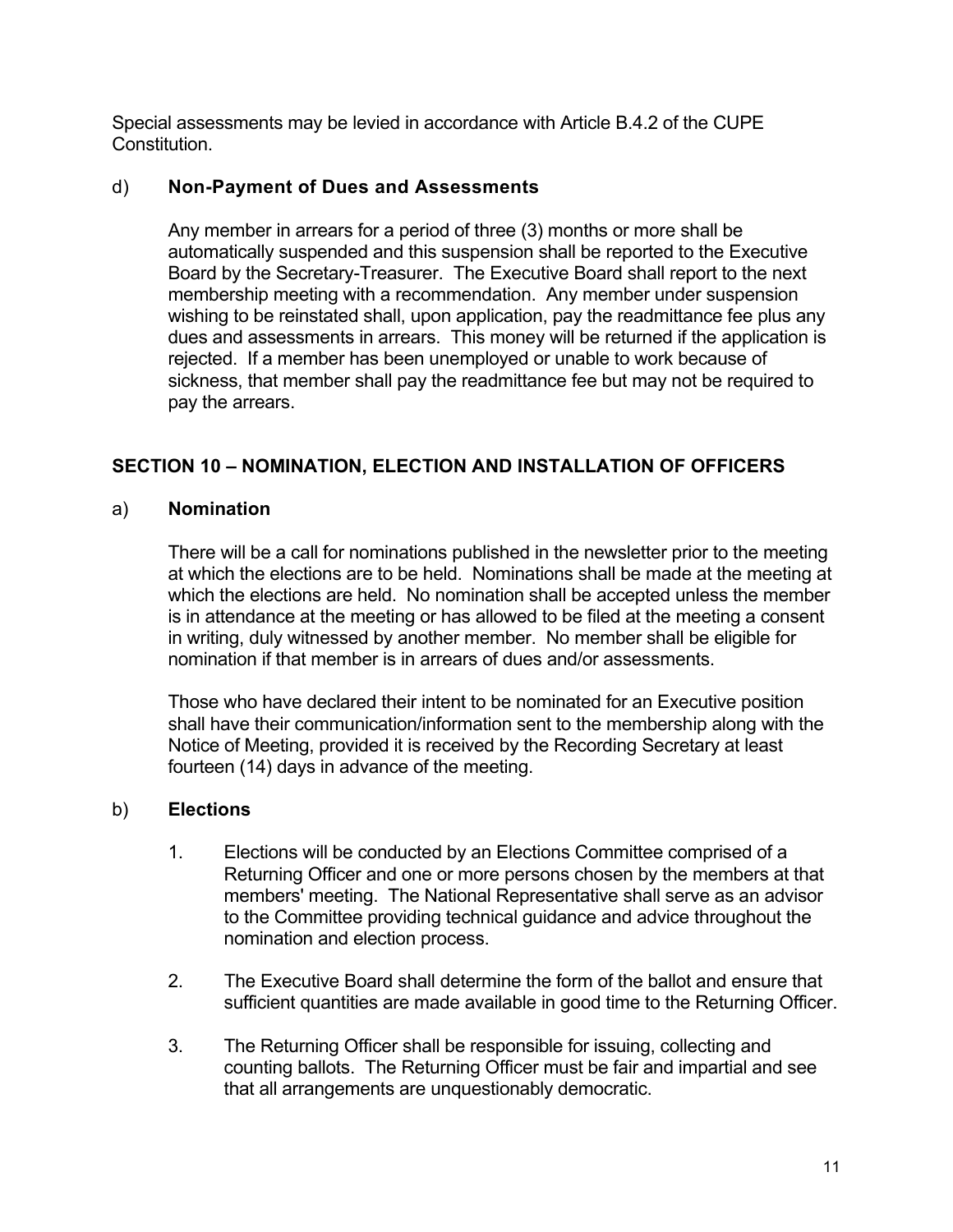- 4. Voting shall take place at the Annual General Meeting. The vote shall be by secret ballot.
- 5. Voting to fill one office shall be conducted and completed and recounts dealt with before balloting may begin to fill another office.
- 6. A majority of votes cast shall be required before any candidate can be declared elected; and second and subsequent ballots shall be taken, if necessary, to obtain a majority. On the second and subsequent ballots, the candidate receiving the lowest number of votes in the previous ballot shall be dropped. **In the event of a tie vote, a second and subsequent ballot(s) will be taken, if necessary, until a candidate receives a majority of votes cast and can be declared elected. In the event the tie vote persists, subsequent ballots may be deferred to the next membership meeting.**
- 7. When two or more nominees are to be elected to any office by ballot, each member voting shall be required to vote for the full number of candidates to be elected or the member's ballot will be declared spoiled.
- 8. Any member may request a recount of the votes for any election and a recount shall be conducted if the request is supported, in a vote, by at least the number of members equal to the quorum for a membership meeting as laid down in Section 3 c).

#### c) **Installation**

- 1. All duly elected Officers shall be installed at the meeting at which elections are held, but shall assume office on the first of the month following the meeting, and shall continue in office for two (2) years, or until a successor has been elected and installed, provided, however, that no term of office shall be longer than three (3) years. (Article B.2.4)
- 2. The terms of office for Trustees shall be as laid down in Article B.2.4 of the CUPE National Constitution.
- 3. The President, Recording Secretary and News & Communications Officer shall be elected in even numbered years. The Vice-President and Secretary-Treasurer shall be elected in odd numbered years. Members-at-Large shall be elected each year.

#### d) **By-Election**

Should an office fall vacant pursuant to Section 6 g) of these Bylaws or for any other reason, the resulting by-election should be conducted as closely as possible in conformity with this section.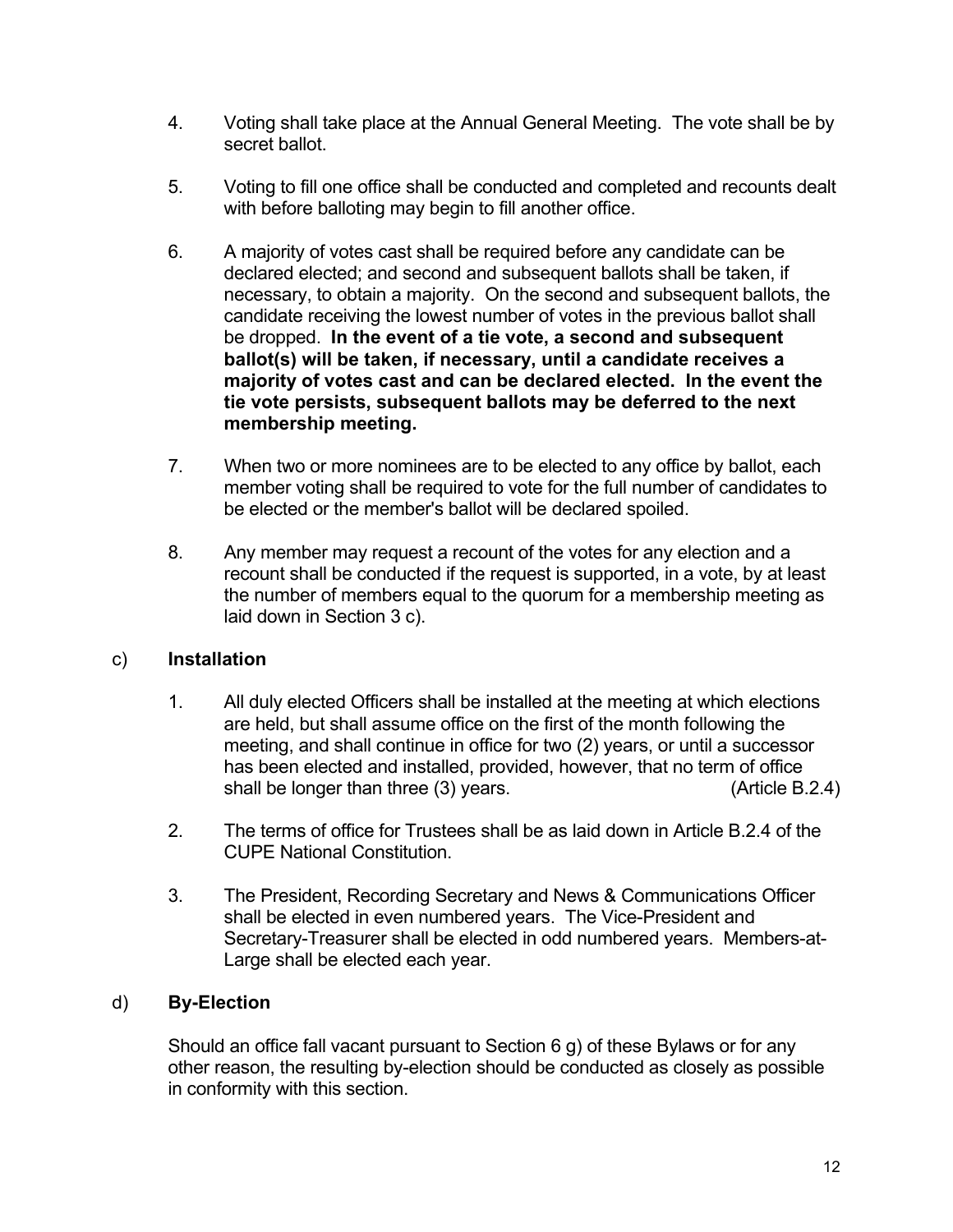#### **SECTION 11 – DELEGATES TO CONVENTIONS**

- a) Notice of coming conventions will appear in the newsletter. Except for the President's and Vice-President's options (Section 7 a) and Section 7 b), all delegates to conventions shall be chosen by election at membership meetings. A membership meeting may determine that more delegates may be sent to a specific convention than are elected at that meeting, and to this end may move to allow the Executive Board to receive further nominations in writing and to select up to a specified number of further delegates.
- b) Delegates to the Saskatoon District Council shall be elected annually. An official reporter for these delegates shall be appointed annually by the President from among these delegates, and may be required to report at membership meetings or Executive Board meetings on proceedings at recent meetings of the Council.
- c) All delegates elected to the conventions held outside delegate's place of residence shall be paid transportation expenses (at economy, tourist or coach rates) and accommodation expenses. If a member's vehicle is used, the employer's current mileage allowance shall be paid for the most direct route. A per diem allowance of ninety dollars (\$90.00) per day (out of province), and sixty dollars (\$60.00) per day (out of town) for expenses will be paid. The Local shall reimburse the member for any loss of sessional wages earned at the U of S incurred by attendance at the convention.
- d) Delegates to conventions held locally shall have no travel allowances as such. There shall be per diem allowance of forty dollars (\$40.00) per day for expenses.
- e) Representation at educational institutes and seminars shall be on the recommendation of the Executive Board subject to final approval by the membership.

#### **SECTION 12 – COMMITTEES**

#### a) **Negotiating Committee**

1. This shall be a special committee established at least three (3) months prior to the expiry of the Local's Collective Agreement and automatically disbanded when a new collective agreement has been signed. The function of the Committee is to prepare collective bargaining proposals and to negotiate a collective agreement. The Committee shall consist of four (4) to six (6) members that include the President and Vice-President with the remaining positions elected at a membership meeting. The CUPE Representative assigned to the Local shall be a non-voting member of the Committee and shall be consulted at all stages from formulating proposals, through negotiations, to contract ratification by the membership.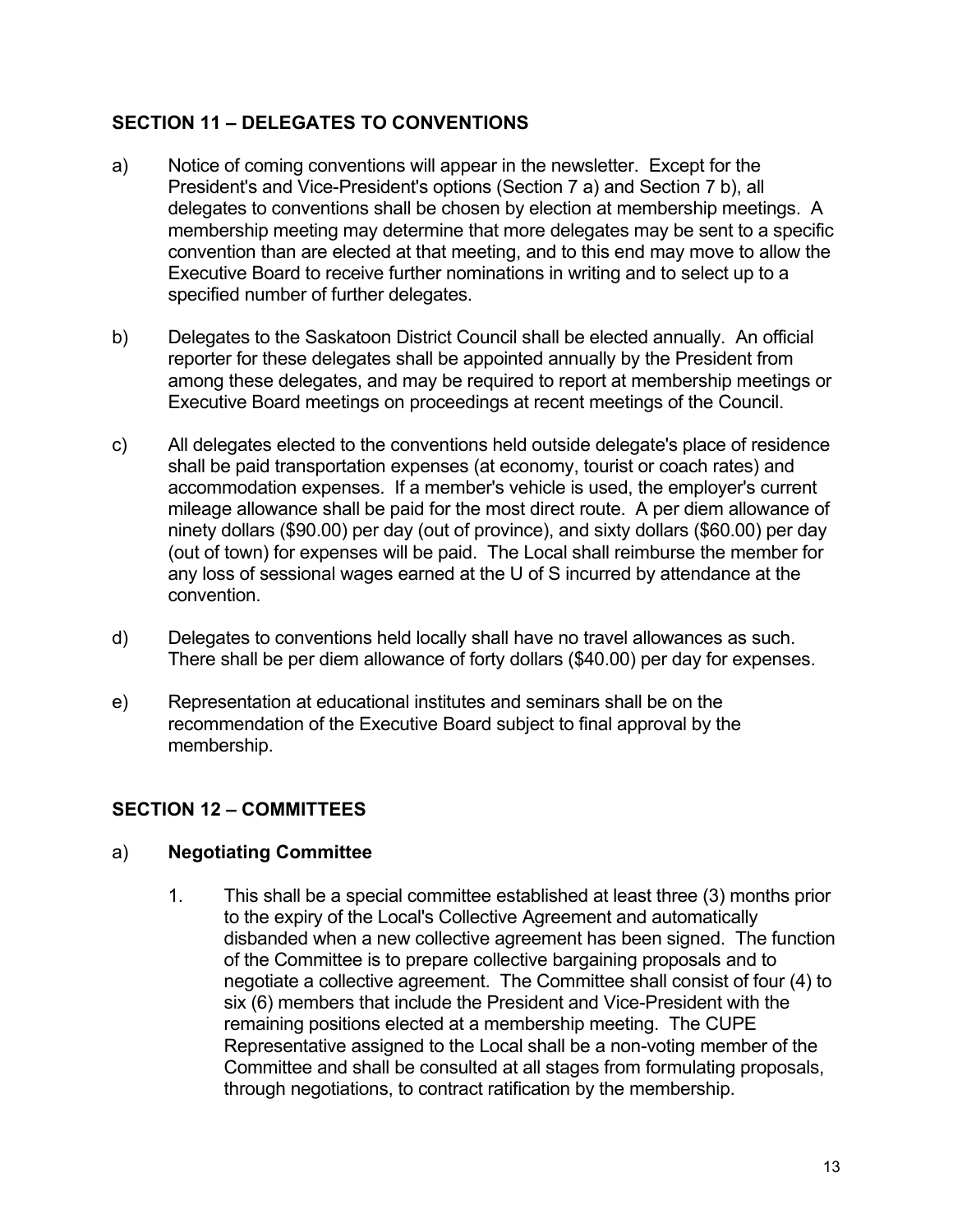- 2. The Negotiating Committee shall report regularly to both the membership of the Local at membership meetings and to the Executive Board.
- 3. Members of the Negotiating Committee will receive an honorarium of \$50.00 per meeting or session attended.

The honoraria will be paid out of the funds provided to the Union by the employer under Article 11.03 of the Collective Agreement.

- 4. At the conclusion of negotiations, the Negotiating Committee shall present proposals to the membership for ratification as per Section 11 (Collective Agreements).
- 5. The Negotiating Committee shall also make recommendations to the membership in regards to holding strike votes.

#### b) **Ad Hoc Committees**

An ad hoc committee may be established by the Executive for a specified purpose and period, unless otherwise instructed by the membership. Two (2) members of the Board may sit on any ad hoc committee as ex-officio members.

The committee members' terms shall expire after one (1) year, or upon dissolution of the ad hoc committee, whichever comes first.

1. Professional Development/Tuition Waiver Fund

The Executive, from time to time, will establish an ad hoc committee for the purposes of allocating grants from the Professional Development/Tuition Waiver Fund. This ad hoc committee will be governed by the following rules:

- a) No member of the committee that evaluates applications for tuition waivers and professional development grants is eligible to apply for or to receive a waiver or grant unless they recuse themselves from the decision-making committee for the round when their application is under discussion.
- b) No Union member of the Sessional Joint Union-Management Committee is eligible to apply for or to receive a waiver or grant unless they recuse themselves from any discussion about changes to the rules or application form that will apply for the first time when they apply for a grant.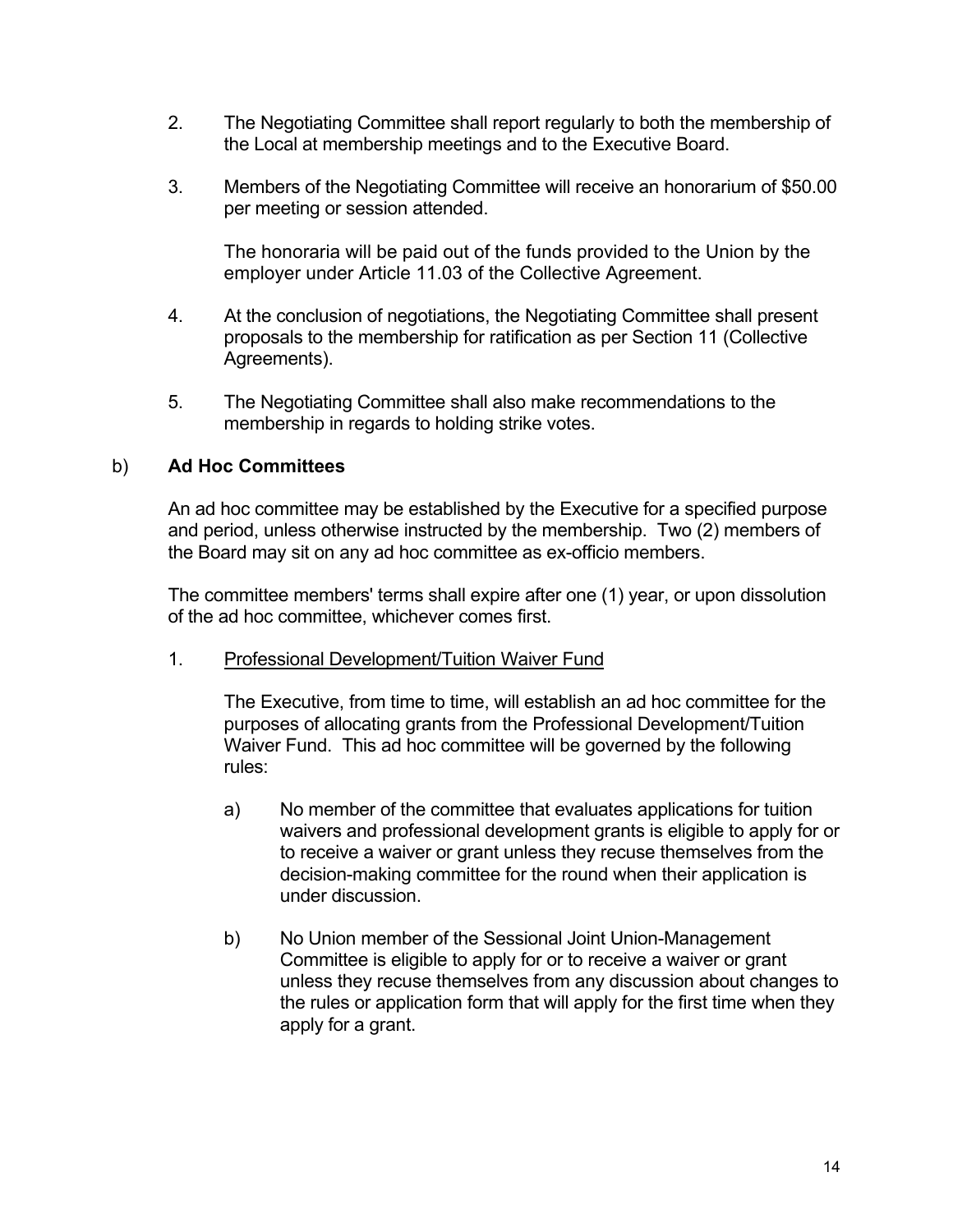#### c) **Standing Committees**

The Chairperson of each standing committee shall be elected by the members at a membership meeting every two (2) years or as needed. The Chairperson and the Executive Board may, with the concurrence of the membership, jointly appoint other members to serve on a committee. There shall be three (3) standing committees as follows:

#### 1. **Grievance Committee**

The Committee shall consist of the President and the Vice-President.

This Committee shall process all grievances not settled informally before stage one and its reports shall be submitted first to the Executive Board, with a copy to the CUPE Representative, and then to a membership meeting. Meetings of the Grievance Committee shall be confidential and closed.

If a grievance is not settled in the initial steps provided for in the Collective Agreement, this Committee will decide whether or not the grievance should proceed to arbitration.

If the decision is not to proceed, the grievor(s) shall have the opportunity to appeal to the Executive Board.

#### 2. **Communications Committee**

This Committee will be comprised of the News & Communications Officer, at least one (1) member of the Executive and between one (1) and three (3) additional members.

The Committee shall:

- determine when newsletters will be sent out and the method used (electronic or hard copy)
- maintain the Local's Facebook page and website
- perform other duties as assigned by the Executive

#### 3. **Good and Welfare Committee**

This Committee will assist members in obtaining aid internally or externally to deal with social problems or specific economic needs. The Welfare Fund shall be the last resource of assistance, to be called on after the individual has exhausted all other sources of assistance. The Committee shall request the signing officers to make disbursements from the regular operating expenses of the Local. The Committee shall not **loan** more than \$700 annually to any individual Union member **unless the loan is to assist with situations related to employment only, in which case the**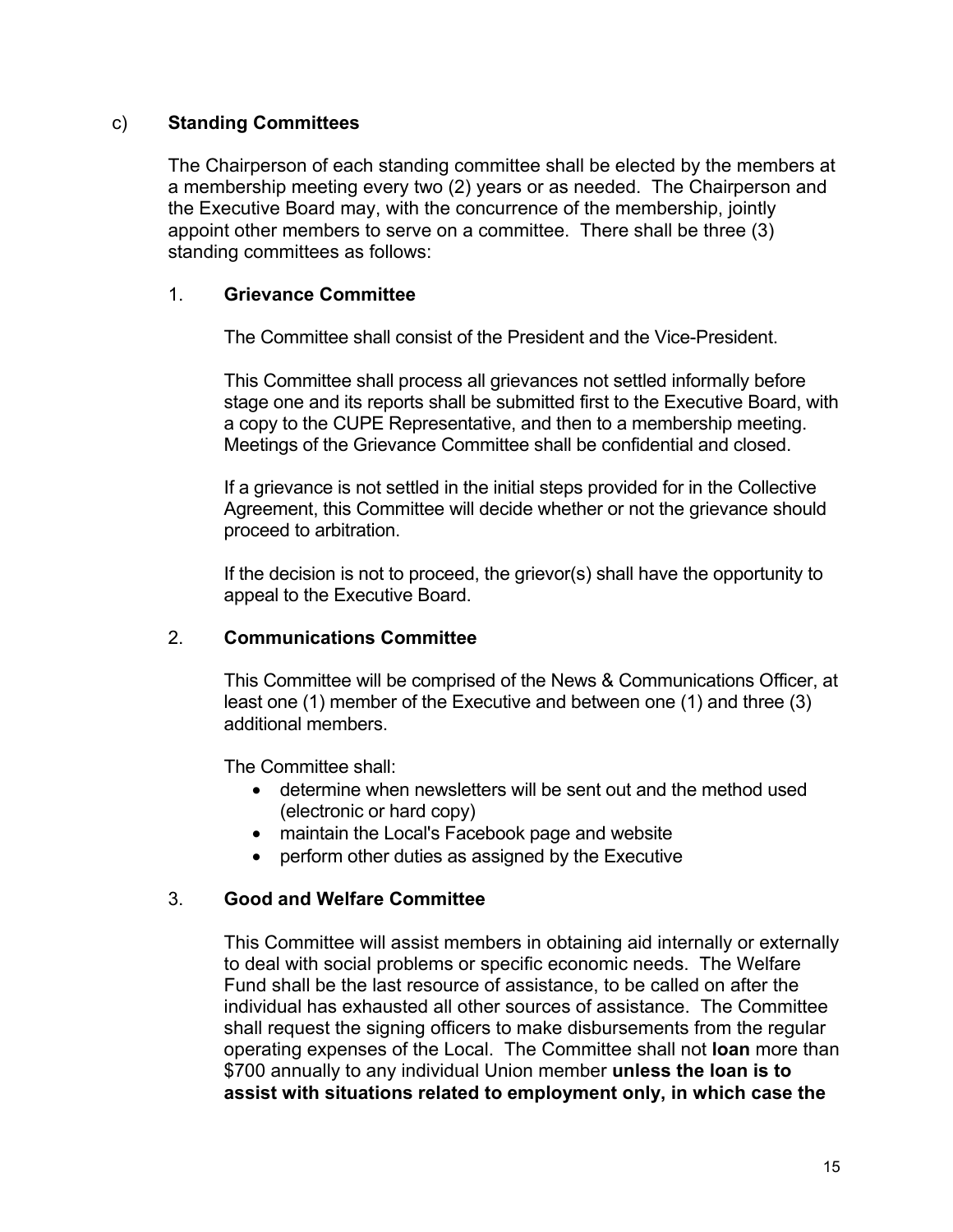**loan may be for up to \$2,000**. Total disbursements shall not exceed the equivalent of one**,** three-credit unit course stipend per fiscal year ending October 31. The Committee shall keep a written record explaining when and why monies are disbursed. This record will be made available to the Table Officers if either:

- 1) the Executive by majority vote requests the Table Officers examine records relating to a disbursement or disbursements;
- 2) the members by majority vote at a members' meeting request that the Table Officers examine records relating to a disbursement or disbursements.

In the event that the Table Officers are to examine the records, the Committee will expunge all references to the identity of the petitioner and protect the petitioner's anonymity as best they can.

Having examined the records relating to a disbursement, the Table Officers may set policies regarding future disbursements as they deem necessary.

#### 4. **Bylaw Committee**

It shall be the duty of this Committee to:

- review the Bylaws annually and make recommendations to the Executive Board on proposed amendments
- review any proposed amendments received from the Executive Board or membership of the Local to ensure that the amendments will conform to the remainder of the Bylaws and the CUPE National Constitution with assistance from the CUPE National Representative
- ensure that the Local's Bylaws are written in clear language, ensuring that clear language does not change the intent or meaning of the Bylaws

#### d) **Parking Coordinator**

- **-** shall be appointed on an annual basis by the Executive
- **-** shall administer the parking spots allotted to the Local's members
- **-** shall report to the Executive on an annual basis
- **-** shall determine appropriate pricing to ensure sustainability of the program
- **-** subject to review by the Executive Board
- **-** shall deal with applications for parking, scheduling and billing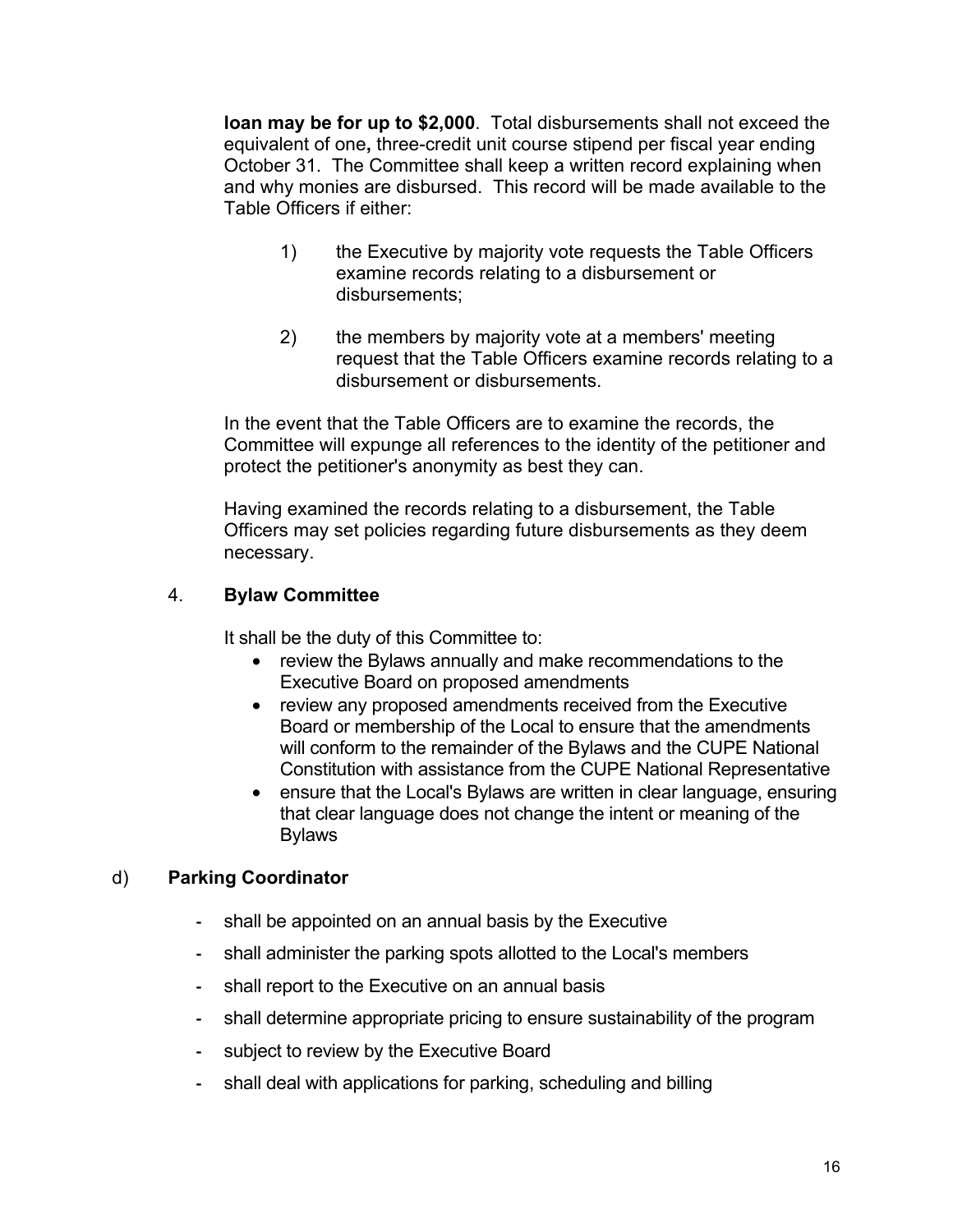#### **SECTION 13 – RULES OF ORDER**

All meetings of the Local shall be conducted in accordance with the basic principles of Canadian parliamentary procedure. Some of the more important rules to ensure free and fair debate are appended to these Bylaws as Appendix "B". These rules shall be considered as an integral part of the Bylaws and may be amended only by the same procedure used to amend the Bylaws.

In situations not covered by Appendix "B", the CUPE Constitution may provide guidance but if the situation is not dealt with there, Bourinot's Rules of Order shall be consulted and applied.

#### **SECTION 14 – AMENDMENT**

- a) These Bylaws are always subordinate to the CUPE Constitution (including Appendix "B") as it now exists or may be amended from time to time, and in the event of any conflict between these Bylaws and the CUPE Constitution, the latter shall govern. Constitutional interpretation, including determination of conflict, is the prerogative of the National President. (Articles 9.2(c), 13.3, & B.5.1)
- b) These Bylaws shall not be amended, added to or suspended, except upon a twothirds majority vote of those present and voting at a regular or special membership meeting following seven (7) days' notice at a previous meeting or at least sixty (60) days' written notice. (Articles 13.3 & B.5.1)
- c) No change in these Bylaws shall be valid and take effect until approved by the National President of CUPE. The validity shall date from the letter of approval of the National President. (Articles 13.3 & B.5.1)

#### **SECTION 15 – STRIKES**

Any strike mandate vote must be approved by a majority vote at a membership meeting of the Local. After an affirmative vote at this meeting, the Executive must arrange a vote of all the members of the unit by secret ballot. All members must be informed at least seven (7) days before the vote. The motion on the ballot shall be as follows: "As a member of CUPE Local 3287, I authorize my Negotiating Committee to call a legal strike in the event that all possible formal avenues fail to produce a fair settlement."

- a) A simple majority (more than 50%) affirmative vote of ballots cast in the referendum is required before any strike action can be authorized.
- b) Payments of strike benefits shall be as per CUPE's National Defense Fund Regulations and may be supplemented by the Local.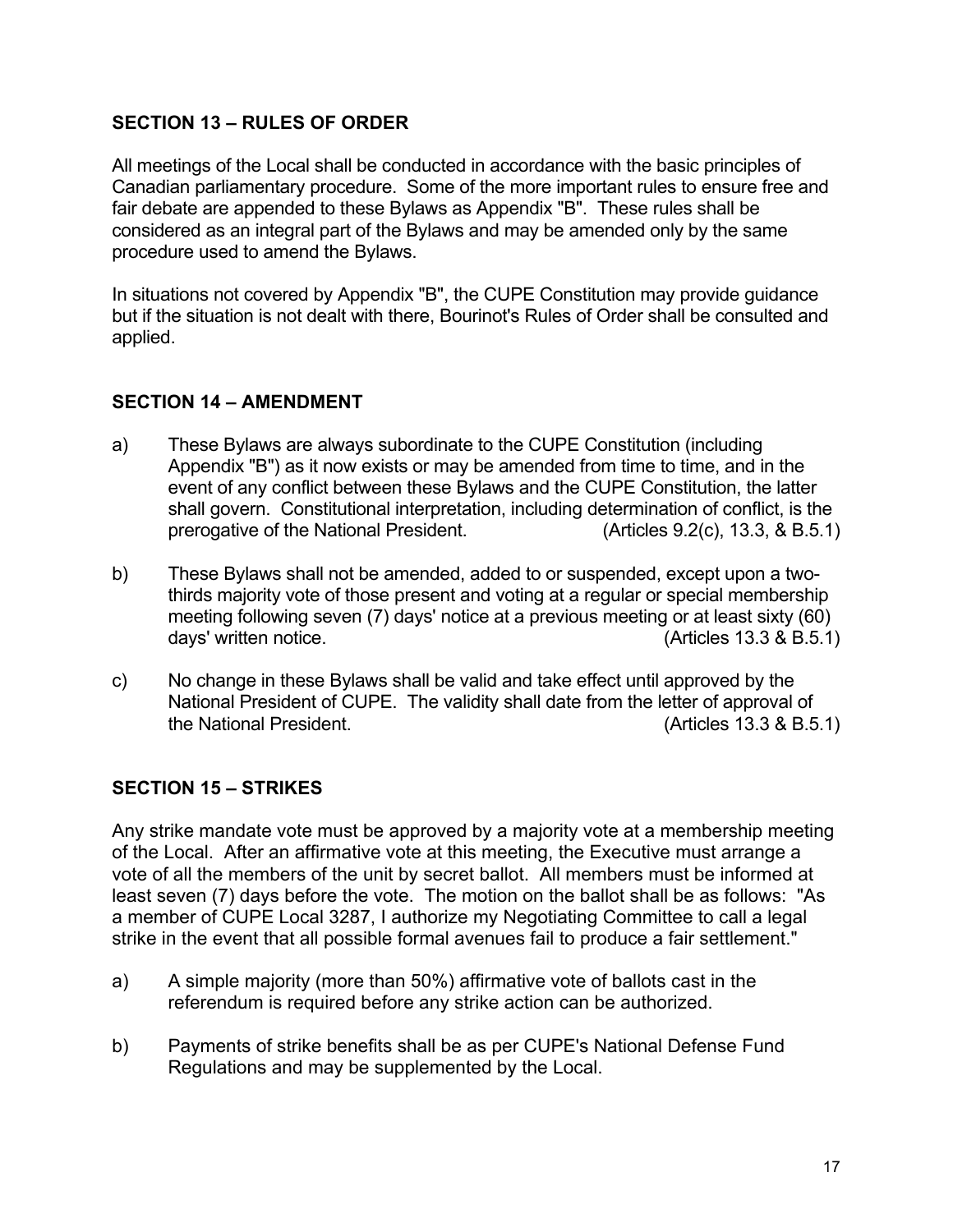#### **SECTION 16 – COLLECTIVE AGREEMENT**

Collective agreements with the University must first be approved by the membership of the Union Local in a ratification vote by secret ballot. A simple majority of votes cast (more than 50%) is sufficient to ratify the Collective Agreement. The Collective Agreement shall be signed for the Local by the Negotiating Committee.

#### **SECTION 17 – DISTRIBUTION OF BYLAWS**

All members of the Local shall be provided access to copies of the Bylaws either in paper format or via the Local Union website.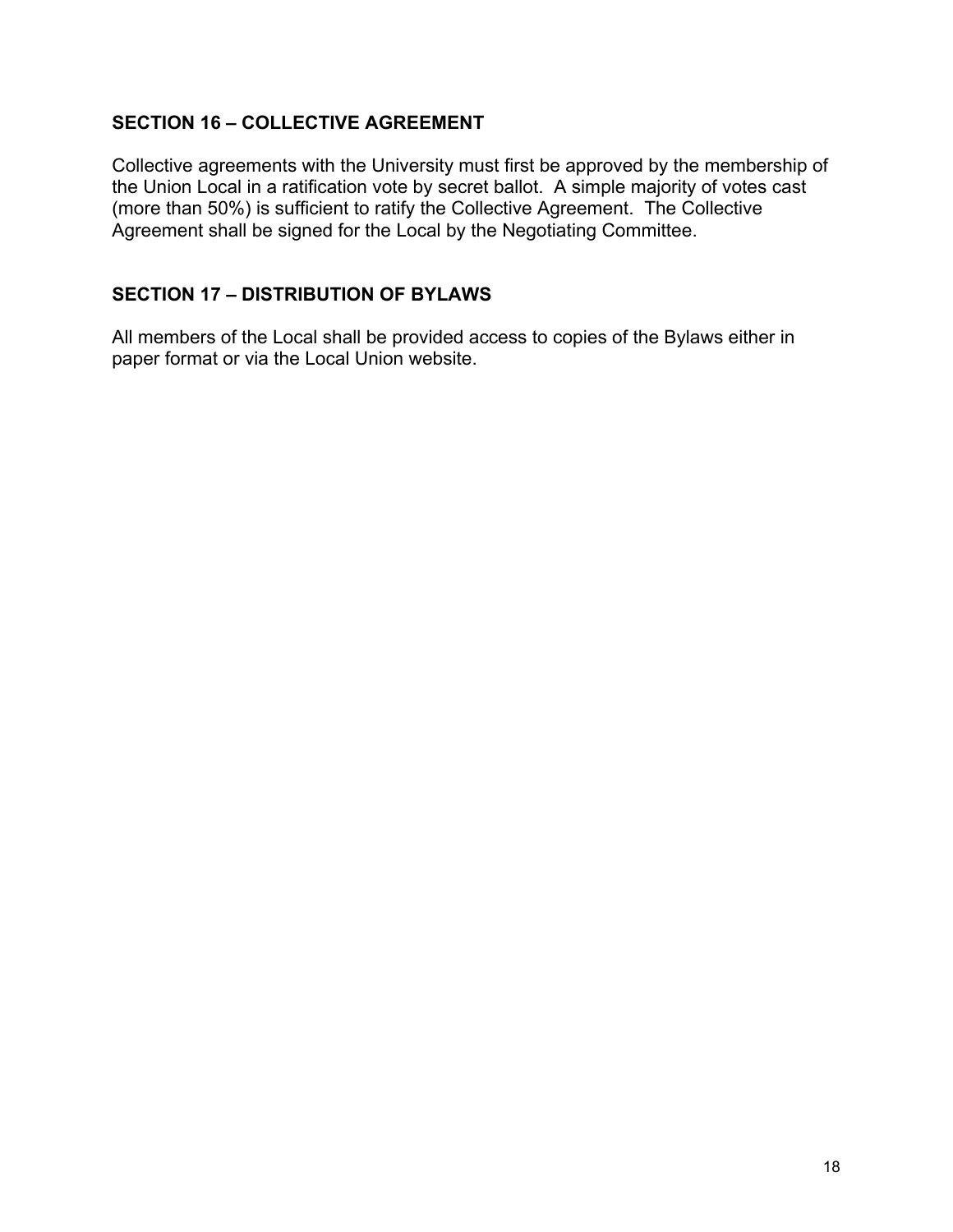#### **APPENDIX "A" TO THE BYLAWS OF CUPE LOCAL 3287 CUPE NATIONAL EQUALITY STATEMENT**

## **Equality Statement**

Union solidarity is based on the principle that union members are equal and deserve mutual respect at all levels. Any behaviour that creates conflict prevents us from working together to strengthen our union.

As unionists, mutual respect, cooperation and understanding are our goals. We should neither condone nor tolerate behaviour that undermines the dignity or selfesteem of any individual or creates an intimidating, hostile or offensive environment.

Discriminatory speech or conduct which is racist, sexist, transphobic or homophobic hurts and thereby divides us. So too, does discrimination on the basis of ability, age, class, religion, language and ethnic origin.

Sometimes discrimination takes the form of harassment. Harassment means using real or perceived power to abuse, devalue or humiliate. Harassment should not be treated as a joke. The uneasiness and resentment that it creates are not feelings that help us grow as a union.

Discrimination and harassment focus on characteristics that make us different; and they reduce our capacity to work together on shared concerns such as decent wages. safe working conditions, and justice in the workplace, society and in our union.

CUPE's policies and practices must reflect our commitment to equality. Members, staff and elected officers must be mindful that all persons deserve dignity, equality and respect.

MK NK

**MARK HANCOCK** National President

Charles Fleur

**CHARLES FLEURY** National Secretary-Treasurer

md/cope 491 - November 2015

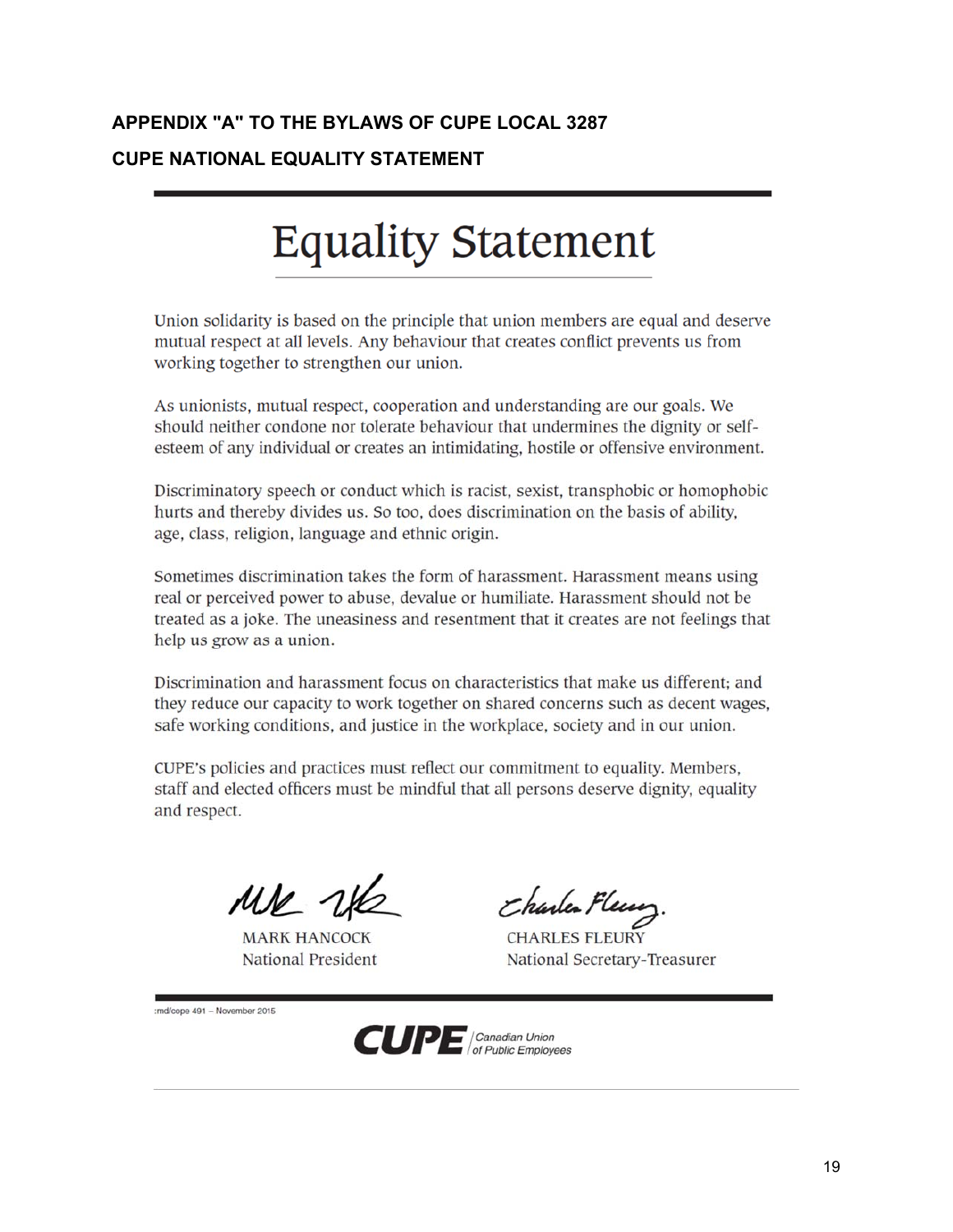#### **APPENDIX "B" TO THE BYLAWS OF CUPE LOCAL 3287**

#### **RULES OF ORDER**

- 1. The President or, in the President's absence, the Vice-President, shall take the chair at all membership meetings. In the absence of both the President and Vice-President, the Recording-Secretary shall act as President, and in the absence of the Recording-Secretary absence a President pro-tem shall be chosen by the Local. Quorum rules must be met.
- 2. No member, except the Chairperson of a committee making a report or the mover of a resolution, shall speak more than five minutes, or more than once on the same question without the consent of the meeting or until all who wish to speak have had an opportunity. Chairpersons and movers of a resolution shall be limited to fifteen minutes, except with the consent of the meeting.
- 3. The presiding officer shall state every motion coming before the Local, before allowing debate on the motion, and before putting it to a vote shall ask: "Is the Local ready for the question?" Should no member rise to speak, the motion be voted on.
- 4. A motion to be entertained by the presiding officer must be moved and seconded; both mover and seconder must rise and be recognized by the chair.
- 5. A motion to amend, or to amend an amendment, shall be in order, but no motion to amend an amendment to an amendment shall be permitted. No amendment, or amendment to an amendment, which is a direct negative of the resolution, shall be in order.
- 6. On motion, the regular order of business may be suspended by a two-thirds vote of those present, to deal with any urgent business.
- 7. All resolutions and motions other than those named in Rule 17, or those to accept or adopt the report of a committee, shall, if requested by the presiding officer, be presented in writing before being put to the Local.
- 8. At the request of any member, and upon a majority vote of those present, a motion which contains more than one action or issue may be divided.
- 9. Any member having made a motion can withdraw it with the consent of the seconder, except that any motion, once debated, cannot be withdrawn except by a majority vote of those present.
- 10. When a member wishes to speak on a question or to make a motion, that member shall rise in place and respectfully address the presiding officer, but shall not proceed further until recognized by the chair, except to state the intention to raise a point of order or a question of personal privilege.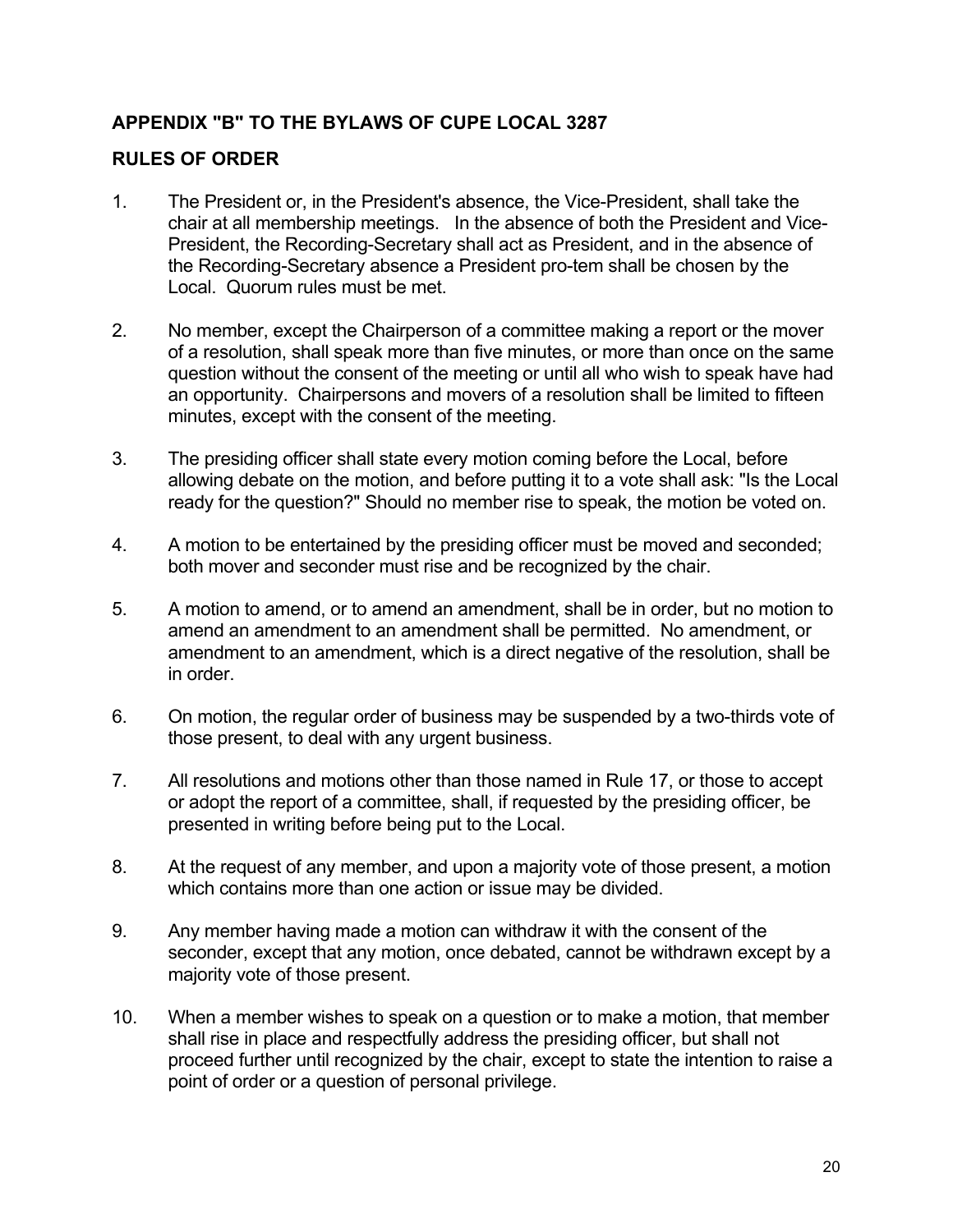- 11. When two or more members rise to speak at the same time, the presiding officer shall decide which one is entitled to the floor.
- 12. Every member, while speaking, shall adhere to the question under debate and refrain from using language that is offensive or in poor taste or speak in a manner that reflects poorly on the Local or its members.
- 13. If a member, while speaking, is called to order, that member shall stop speaking until the point of order is determined; if it is decided that the member is in order that member may again proceed.
- 14. No religious discussion shall be permitted.
- 15. The presiding officer shall take no part in debate while presiding, but may yield the chair as outlined in Rule #1 in order to speak on any question before the Local, or to introduce a new question.
- 16. The presiding officer shall have the same rights as other members to vote on any question. In case of a tie, the presiding officer may in addition give a casting vote, or, if the presiding officer so chooses, refrain from breaking the tie, in which case the motion is lost.
- 17. When a motion is before the members, no other motion shall be in order except (1) to adjourn (2) to put the previous question (3) to lay on the table (4) to postpone for a definite time (5) to refer (6) to divide or amend, which motions shall have precedence in the order named. The first three of these shall be decided without debate.
- 18. A motion for the previous question, when regularly moved and seconded, shall be put in this form: "Shall we vote on the main motion?" If it is adopted, the President shall proceed to take the vote on the motion and amendments to the motion (if any) in order of priority. If an amendment or an amendment to an amendment is adopted, the original resolution, as amended, shall be put to the members for a vote.
- 19. A motion to adjourn is in order except (1) when a member has the floor, and (2) when members are voting.
- 20. A motion to adjourn, having been put and lost, shall not be in order again, if there is further business before the Local, until fifteen minutes have elapsed.
- 21. After the presiding officer declares the vote results on a question, and before the Local proceeds to another order of business, any member may ask for a division. A standing vote shall then be taken which the Secretary shall count.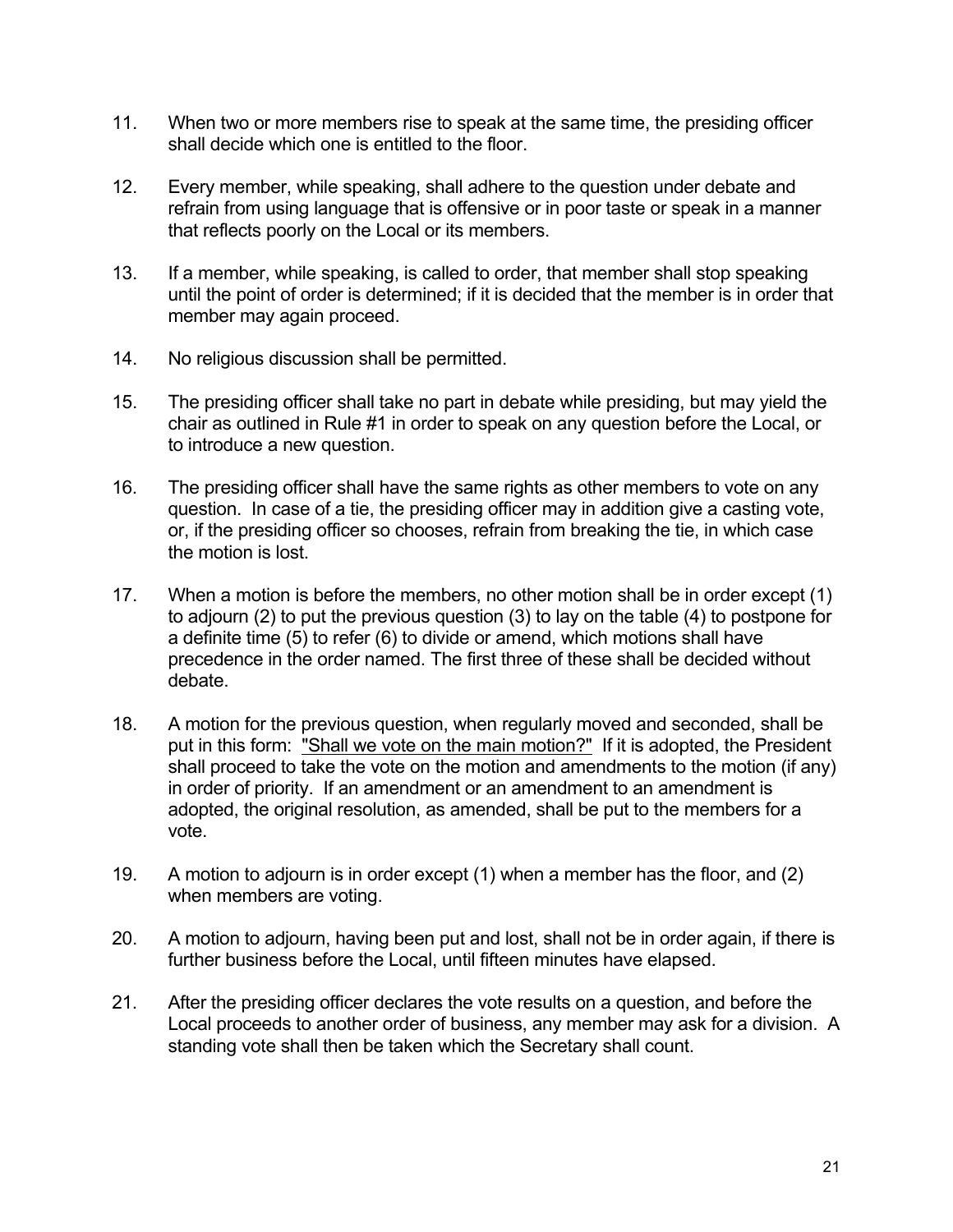- 22. If any member wishes to appeal a decision of the chair, the member must do so at the time the decision is made. If the appeal is seconded, the member shall be asked to state briefly the basis for the appeal. The presiding officer may then state briefly the basis for the decision, following which the presiding officer shall immediately and without debate put the question: "Shall the decision of the chair be upheld?" A majority vote shall decide except that in the event of a tie the decision of the chair is upheld.
- 23. After a question has been decided, any two members who have voted in the majority may, at the same or next meeting, move for reconsideration.
- 24. No member shall enter or leave a meeting during the reading of the minutes, the initiation of new members, the installation of Officers, or the taking of a vote; and no member shall be allowed to leave without the permission of the Vice-President.
- 25. The Local's business and proceedings of meetings are not to be divulged to any persons outside the Local or the Canadian Union of Public Employees. This rule will be interpreted so as not to preclude the publication of reports in a Union newsletter or on a Union website or by any other means of publication on the ground that non-members have access to the newsletter, website or other means of publication.